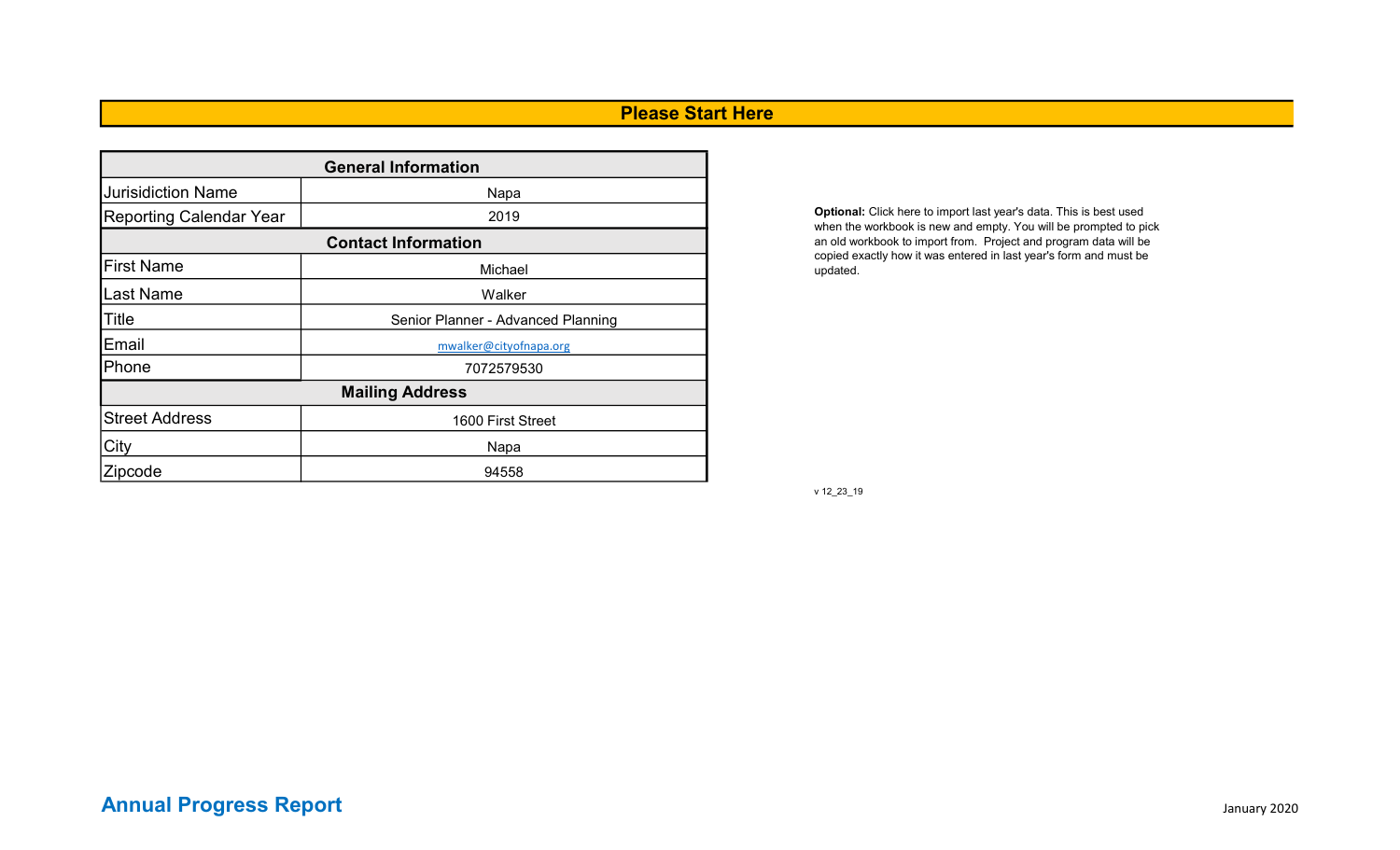| <b>Jurisdiction</b>   | Napa |                   |
|-----------------------|------|-------------------|
| <b>Reporting Year</b> | 2019 | (Jan. 1 - Dec. 31 |

#### **JURISDICTION ANNUAL ELEMENT PROGRESS REPORT** Note: "+" indicates an optional field

**Housing Element Implementation** 

Cells in grey contain auto-calculation formulas

|                                     | <br>$\sim$<br>(CCR Title 25 §6202) |                                |                           |                                                  |                                                           |                                                                                                    |                                  |                                               |                                                                    |                           |                                                        |                                               |                                                      |                              |                                                  |                                              |                                                                                                      |                                                                                                               |                    |
|-------------------------------------|------------------------------------|--------------------------------|---------------------------|--------------------------------------------------|-----------------------------------------------------------|----------------------------------------------------------------------------------------------------|----------------------------------|-----------------------------------------------|--------------------------------------------------------------------|---------------------------|--------------------------------------------------------|-----------------------------------------------|------------------------------------------------------|------------------------------|--------------------------------------------------|----------------------------------------------|------------------------------------------------------------------------------------------------------|---------------------------------------------------------------------------------------------------------------|--------------------|
|                                     |                                    |                                |                           |                                                  |                                                           |                                                                                                    |                                  |                                               | <b>Table A</b>                                                     |                           |                                                        |                                               |                                                      |                              |                                                  |                                              |                                                                                                      |                                                                                                               |                    |
|                                     |                                    |                                |                           |                                                  |                                                           |                                                                                                    |                                  |                                               | <b>Housing Development Applications Submitted</b>                  |                           |                                                        |                                               |                                                      |                              |                                                  |                                              |                                                                                                      |                                                                                                               |                    |
|                                     |                                    | Project Identifier             |                           |                                                  |                                                           | Date<br><b>Unit Types</b><br>Application<br>Submitted<br>$\overline{2}$<br>$\overline{\mathbf{3}}$ |                                  |                                               | Proposed Units - Affordability by Household Incomes                |                           |                                                        |                                               |                                                      |                              |                                                  |                                              | <b>Total</b><br><b>Disapproved</b><br>Units by<br>Project                                            | Streamlining                                                                                                  | <b>Notes</b>       |
|                                     |                                    | $\overline{1}$                 |                           |                                                  |                                                           |                                                                                                    | $\overline{4}$                   |                                               |                                                                    |                           | 5                                                      |                                               |                                                      |                              | 6                                                | $\overline{7}$                               | $\mathbf{a}$                                                                                         | 9                                                                                                             | 10                 |
| Prior APN                           | <b>Current APN</b>                 | <b>Street Address</b>          | Project Name <sup>+</sup> | <b>Local Jurisdiction</b><br><b>Tracking ID*</b> | <b>Unit Category</b><br>(SFA, SFD, 2 to<br>4,5+, ADU, MH) | Tenure<br><b>R=Renter</b><br>O=Owner                                                               | Date<br>Application<br>Submitted | Very Low-<br><b>Income Deed</b><br>Restricted | Very Low-<br><b>Income Non</b><br><b>Deed</b><br><b>Restricted</b> | Deed<br><b>Restricted</b> | Low-Income Low-Income<br><b>Non Deed</b><br>Restricted | Moderate-<br><b>Income Deed</b><br>Restricted | Moderate-<br>Income<br><b>Non Deed</b><br>Restricted | Above<br>Moderate-<br>Income | <b>Total PROPOSED</b><br><b>Units by Project</b> | Total<br><b>APPROVED</b><br>Units by project | Total<br><b>DISAPPROVED</b><br><b>Units by Project</b><br>(Auto-calculated<br>Can Be<br>Overwritten) | <b>Was APPLICATION</b><br><b>SUBMITTED</b><br><b>Pursuant to GC</b><br>65913.4(b)?<br>(SB 35<br>Streamlining) | Notes <sup>+</sup> |
| Summary Row: Start Data Entry Below |                                    |                                |                           |                                                  |                                                           |                                                                                                    |                                  |                                               |                                                                    |                           |                                                        | 11                                            |                                                      | $113$                        | 132                                              | 38                                           |                                                                                                      | $\bullet$                                                                                                     |                    |
|                                     |                                    |                                |                           |                                                  |                                                           |                                                                                                    |                                  |                                               |                                                                    |                           |                                                        |                                               |                                                      |                              |                                                  |                                              |                                                                                                      |                                                                                                               |                    |
|                                     |                                    |                                |                           |                                                  |                                                           |                                                                                                    |                                  |                                               |                                                                    |                           |                                                        |                                               |                                                      |                              |                                                  |                                              |                                                                                                      |                                                                                                               |                    |
|                                     |                                    |                                |                           |                                                  |                                                           |                                                                                                    |                                  |                                               |                                                                    |                           |                                                        |                                               |                                                      |                              |                                                  |                                              |                                                                                                      |                                                                                                               |                    |
|                                     |                                    |                                |                           |                                                  |                                                           |                                                                                                    |                                  |                                               |                                                                    |                           |                                                        |                                               |                                                      |                              |                                                  |                                              |                                                                                                      |                                                                                                               |                    |
|                                     |                                    |                                |                           |                                                  |                                                           |                                                                                                    |                                  |                                               |                                                                    |                           |                                                        |                                               |                                                      |                              |                                                  |                                              |                                                                                                      |                                                                                                               |                    |
|                                     | 046-504-001                        | 1100 Cayetano Dr               |                           | PL19-0002                                        | ADU                                                       | R                                                                                                  | 1/9/2019                         |                                               |                                                                    |                           |                                                        |                                               |                                                      |                              |                                                  |                                              |                                                                                                      | No                                                                                                            |                    |
|                                     | 001-152-029                        | 2387 Yajome St                 |                           | PL19-0006                                        | ADU                                                       | R                                                                                                  | 1/11/2019                        |                                               |                                                                    |                           |                                                        |                                               |                                                      |                              |                                                  |                                              |                                                                                                      | N <sub>o</sub>                                                                                                |                    |
|                                     | 004-322-023                        | 2721 Illinois St               |                           | PL19-0008                                        | ADU                                                       | $\mathbb{R}$                                                                                       | 1/24/201                         |                                               |                                                                    |                           |                                                        |                                               |                                                      |                              |                                                  |                                              |                                                                                                      | No                                                                                                            |                    |
|                                     | 046-542-003                        | 1047 Kansas Ave                |                           | PL19-0012                                        | ADU                                                       | R                                                                                                  | 1/30/2019                        |                                               |                                                                    |                           |                                                        |                                               |                                                      |                              |                                                  |                                              |                                                                                                      | No                                                                                                            |                    |
|                                     | 046-020-020                        | 808 Capitola Dr                |                           | PL18-0180                                        | SFD                                                       | $\circ$                                                                                            | 1/8/2019                         |                                               |                                                                    |                           |                                                        |                                               |                                                      |                              |                                                  |                                              |                                                                                                      | No                                                                                                            |                    |
|                                     | 046-020-020                        | 808 Capitola Dr                |                           | PL18-0180                                        | ADU                                                       | R                                                                                                  | 1/8/2019                         |                                               |                                                                    |                           |                                                        |                                               |                                                      |                              |                                                  |                                              |                                                                                                      | No                                                                                                            |                    |
|                                     | 042-171-041                        | 2050 Morlan Dr                 |                           | PL18-0188                                        | ADU                                                       | R                                                                                                  | 3/13/201                         |                                               |                                                                    |                           |                                                        |                                               |                                                      |                              |                                                  |                                              |                                                                                                      | No                                                                                                            |                    |
|                                     | 042-122-015                        | 2150 W. Pueblo Ave             |                           | PL18-0198                                        | SFD                                                       | $\Omega$                                                                                           | 11/25/201                        |                                               |                                                                    |                           |                                                        |                                               |                                                      |                              |                                                  |                                              |                                                                                                      | No                                                                                                            |                    |
|                                     | 003-282-020                        | 526 Brown St                   |                           | PL18-0202                                        | SFD                                                       | $\circ$                                                                                            | 1/7/201                          |                                               |                                                                    |                           |                                                        |                                               |                                                      |                              |                                                  |                                              |                                                                                                      | No                                                                                                            |                    |
|                                     | 004-530-045                        | 2375 Old Sonoma Ro             | Caritas                   | PL19-0017                                        | $5+$                                                      | $\overline{R}$                                                                                     | 10/11/201                        |                                               |                                                                    |                           |                                                        | 11                                            |                                                      |                              | 20                                               | 20                                           |                                                                                                      | No                                                                                                            |                    |
|                                     | 001-484-001<br>002-064-001         | 3690 Jefferson St<br>1427 F St |                           | PL19-0019<br>PL19-0029                           | ADU                                                       | R                                                                                                  | 3/25/2019<br>4/11/201            |                                               |                                                                    |                           |                                                        |                                               |                                                      |                              |                                                  |                                              |                                                                                                      | No                                                                                                            |                    |
|                                     | 004-152-00                         | 529 Patchett S                 |                           | PL19-0030                                        | ADU<br>ADU                                                | R                                                                                                  | 4/12/201                         |                                               |                                                                    |                           |                                                        |                                               |                                                      |                              |                                                  |                                              |                                                                                                      | No                                                                                                            |                    |
|                                     | 004-152-00                         | 2039 Stockton S                |                           | PL19-0037                                        | ADU                                                       | R                                                                                                  | 4/19/201                         |                                               |                                                                    |                           |                                                        |                                               |                                                      |                              |                                                  |                                              |                                                                                                      | No                                                                                                            |                    |
|                                     | 050-170-03                         | 1261 Buhman Ave                |                           | PL19-0041                                        | ADU                                                       | $\overline{R}$<br>R                                                                                | 4/22/2019                        |                                               |                                                                    |                           |                                                        |                                               |                                                      |                              |                                                  |                                              |                                                                                                      | No                                                                                                            |                    |
|                                     | 005-044-034                        | 1490 Ash St                    |                           | PL19-0045                                        | ADU                                                       | R                                                                                                  | 5/3/201                          |                                               |                                                                    |                           |                                                        |                                               |                                                      |                              |                                                  |                                              |                                                                                                      | No<br>No                                                                                                      |                    |
|                                     | 001-151-003                        | 1011 Central Ave               |                           | PL19-0081                                        | ADU                                                       | R                                                                                                  | 7/31/2019                        |                                               |                                                                    |                           |                                                        |                                               |                                                      |                              |                                                  |                                              |                                                                                                      | No                                                                                                            |                    |
|                                     | 007-045-002                        | 4537 Linda Vista Ave           |                           | PL19-0089                                        | SFD                                                       | $\circ$                                                                                            | 10/3/201                         |                                               |                                                                    |                           |                                                        |                                               |                                                      |                              |                                                  |                                              |                                                                                                      | No                                                                                                            |                    |
|                                     | 001-065-006                        | 1611 Menlo Ave                 |                           | PL19-0092                                        | ADU                                                       | R.                                                                                                 | 8/22/2019                        |                                               |                                                                    |                           |                                                        |                                               |                                                      |                              |                                                  |                                              |                                                                                                      | No                                                                                                            |                    |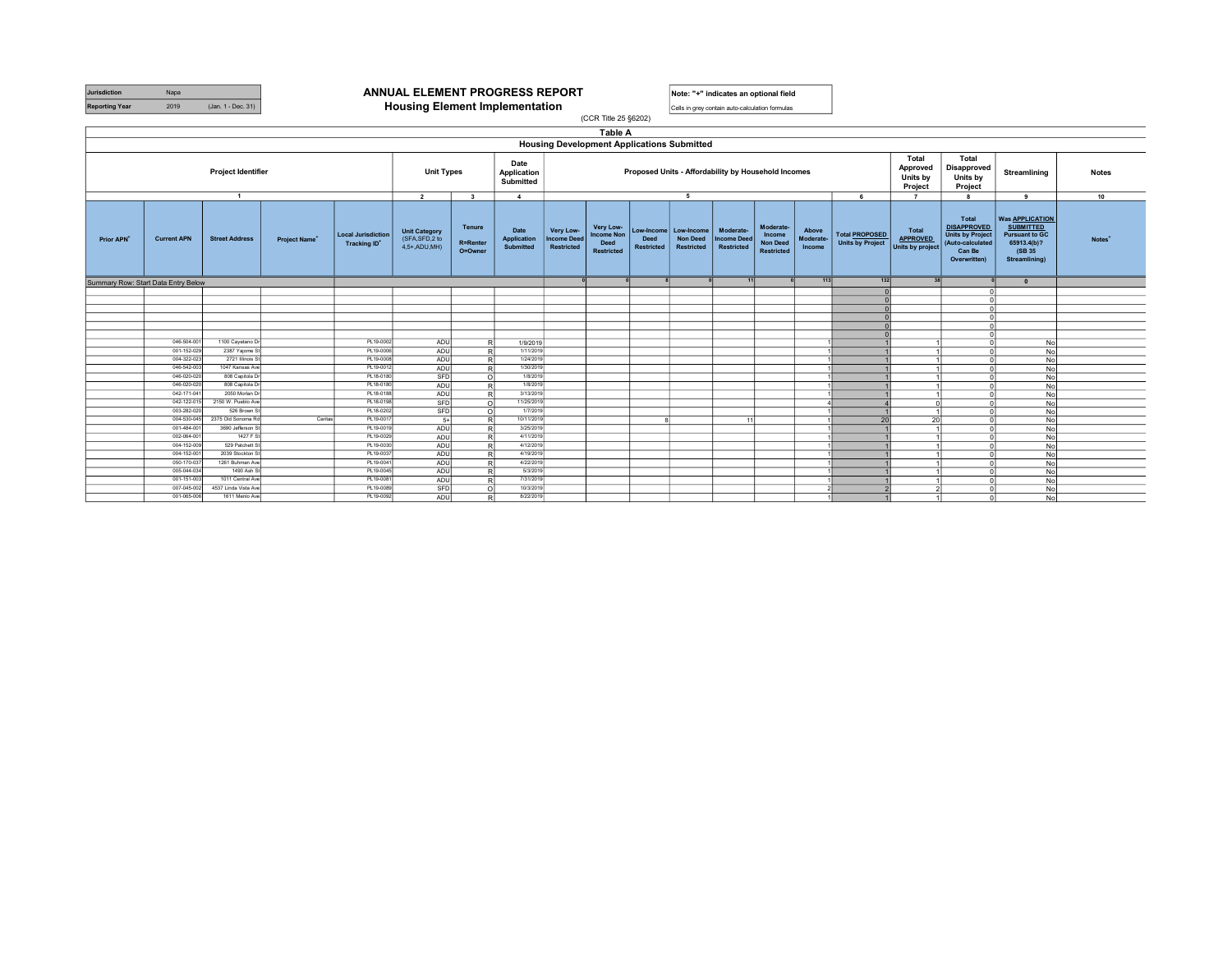|  |                                                                                                                                                                                                                                                                                                                                                       |                                                                                                                                             |                                               |                                                                                                                                                                                                                                                                                                            |             |  |  | ANNUAL ELEMENT PROGRESS REPORT<br>Housing Element Implementation<br>(CCR T8s 25 §6202) |  |                 | .<br>Note: "Y" Indicates an optional field<br>Cells in one contain autocomatation forma                        |                                                       |  |                                                                                                                                                                                                                                                    |  |  |                                                                |               |                                                                                                                                                                                                                                                                                                                                                               |  |                                                |                             |                                                          |                                                                                                                                                                                                                                                                                                                                                 |                                                                                                                                                                                                                                                                                                                                                                                                                                       |                            |                                                     |                                                                                                                                                                                                                                                                                                                                                                                                                                                             |
|--|-------------------------------------------------------------------------------------------------------------------------------------------------------------------------------------------------------------------------------------------------------------------------------------------------------------------------------------------------------|---------------------------------------------------------------------------------------------------------------------------------------------|-----------------------------------------------|------------------------------------------------------------------------------------------------------------------------------------------------------------------------------------------------------------------------------------------------------------------------------------------------------------|-------------|--|--|----------------------------------------------------------------------------------------|--|-----------------|----------------------------------------------------------------------------------------------------------------|-------------------------------------------------------|--|----------------------------------------------------------------------------------------------------------------------------------------------------------------------------------------------------------------------------------------------------|--|--|----------------------------------------------------------------|---------------|---------------------------------------------------------------------------------------------------------------------------------------------------------------------------------------------------------------------------------------------------------------------------------------------------------------------------------------------------------------|--|------------------------------------------------|-----------------------------|----------------------------------------------------------|-------------------------------------------------------------------------------------------------------------------------------------------------------------------------------------------------------------------------------------------------------------------------------------------------------------------------------------------------|---------------------------------------------------------------------------------------------------------------------------------------------------------------------------------------------------------------------------------------------------------------------------------------------------------------------------------------------------------------------------------------------------------------------------------------|----------------------------|-----------------------------------------------------|-------------------------------------------------------------------------------------------------------------------------------------------------------------------------------------------------------------------------------------------------------------------------------------------------------------------------------------------------------------------------------------------------------------------------------------------------------------|
|  |                                                                                                                                                                                                                                                                                                                                                       |                                                                                                                                             |                                               |                                                                                                                                                                                                                                                                                                            |             |  |  | Table A2<br>- New Construction, Entitled, Permits and Completed Units                  |  |                 |                                                                                                                |                                                       |  |                                                                                                                                                                                                                                                    |  |  |                                                                |               |                                                                                                                                                                                                                                                                                                                                                               |  |                                                |                             |                                                          |                                                                                                                                                                                                                                                                                                                                                 |                                                                                                                                                                                                                                                                                                                                                                                                                                       |                            |                                                     |                                                                                                                                                                                                                                                                                                                                                                                                                                                             |
|  | Project Identifie                                                                                                                                                                                                                                                                                                                                     |                                                                                                                                             |                                               | $\texttt{UnitType}$                                                                                                                                                                                                                                                                                        |             |  |  | Affordability by Household Incomes - Completed Entitiement                             |  |                 |                                                                                                                | Affordability by Household Incomes - Building Permits |  |                                                                                                                                                                                                                                                    |  |  | Affordability by Household Incomes - Certificates of Occupancy |               |                                                                                                                                                                                                                                                                                                                                                               |  | Streamlining                                   |                             |                                                          | $\begin{tabular}{ll} intall & Heuning with Fianchi Aantinacae & \textit{Mouning without Fannchi & \textit{Term of } Mtostability\\ \textit{andive Dued Rantirikicae} & \textit{Aantirikicae} & \textit{Bautirikicae} \\ & \textit{Bautirikicae} & \textit{Bautirikicae} \\ \hline u & \textit{tr} & \textit{tr} & \textit{tr} \\ \end{tabular}$ |                                                                                                                                                                                                                                                                                                                                                                                                                                       | Demolished/Destroyed Units |                                                     | $_{\rm N0568}$                                                                                                                                                                                                                                                                                                                                                                                                                                              |
|  |                                                                                                                                                                                                                                                                                                                                                       |                                                                                                                                             |                                               |                                                                                                                                                                                                                                                                                                            |             |  |  |                                                                                        |  |                 |                                                                                                                |                                                       |  |                                                                                                                                                                                                                                                    |  |  | $\overline{a}$                                                 |               |                                                                                                                                                                                                                                                                                                                                                               |  |                                                |                             |                                                          |                                                                                                                                                                                                                                                                                                                                                 |                                                                                                                                                                                                                                                                                                                                                                                                                                       |                            |                                                     | $\overline{\phantom{a}}$                                                                                                                                                                                                                                                                                                                                                                                                                                    |
|  |                                                                                                                                                                                                                                                                                                                                                       |                                                                                                                                             | niai Jurisdinikan<br>Tradhing ID <sup>r</sup> | $\begin{array}{ l c c c }\hline \text{Diff Gauge} \hline \text{G}} \hline \text{G} & \text{Stabular} \\\hline \text{GFA}, \text{HFG} \hline \text{G} & \text{Stabular} \\\hline \text{G} & \text{G} \hline \text{G} & \text{G} \hline \text{G} & \text{G} \hline \text{G} & \text{G} \\\hline \end{array}$ | <b>Size</b> |  |  |                                                                                        |  |                 | the life of the second second second the second second second second second second second second second second |                                                       |  |                                                                                                                                                                                                                                                    |  |  |                                                                |               |                                                                                                                                                                                                                                                                                                                                                               |  |                                                | warsana<br>Tan <sup>a</sup> | Each Development<br>One Instructions) (her Instructions) | For antis affordable without financial assistance or dend<br>multipliers, explain here the localizers, explain here with<br>$\frac{1}{2}$ and antisotic financial financial density<br>$\frac{1}{2}$ mass affordable                                                                                                                            | $\begin{array}{l} \textbf{Term} \text{ of } \textbf{A} \textbf{B} \textbf{m} \textbf{c} \textbf{A} \textbf{a} \textbf{c} \textbf{d} \textbf{b} \textbf{c} \textbf{b} \textbf{y} \\ \textbf{D} \textbf{a} \textbf{a} \textbf{d} \textbf{B} \textbf{a} \textbf{b} \textbf{b} \textbf{b} \textbf{b} \textbf{b} \textbf{b} \textbf{b} \textbf{c} \textbf{b} \textbf{c} \textbf{b} \textbf{c} \\ \textbf{if } \textbf{a} \textbf{B} \text$ | <b>Ford Shop</b>           | Demolided De<br>Ony of Units<br>On tax or<br>Restar | $\sim$                                                                                                                                                                                                                                                                                                                                                                                                                                                      |
|  | tat Data Gritty Sielba<br>  1921–1930   2011 Findessal Fall   Findessal Doun<br>$\begin{tabular}{ c c c c c c } \hline & 0.01399 & 0.0139 & 0.0000 & 0.0000 & 0.0000 & 0.0000 & 0.0000 & 0.0000 & 0.0000 & 0.0000 & 0.0000 & 0.0000 & 0.0000 & 0.0000 & 0.0000 & 0.0000 & 0.0000 & 0.0000 & 0.0000 & 0.0000 & 0.0000 & 0.0000 & 0.0000 & 0.0000 & 0.$ |                                                                                                                                             |                                               |                                                                                                                                                                                                                                                                                                            |             |  |  |                                                                                        |  |                 |                                                                                                                |                                                       |  | 11362<br>$\begin{array}{r} 1136228 \\ \times 1134228 \\ \hline 1236288 \\ \end{array}$                                                                                                                                                             |  |  |                                                                |               |                                                                                                                                                                                                                                                                                                                                                               |  | ÷                                              |                             |                                                          | Note Young<br>Perist Europy<br>Perist Europy                                                                                                                                                                                                                                                                                                    |                                                                                                                                                                                                                                                                                                                                                                                                                                       |                            |                                                     |                                                                                                                                                                                                                                                                                                                                                                                                                                                             |
|  |                                                                                                                                                                                                                                                                                                                                                       |                                                                                                                                             |                                               |                                                                                                                                                                                                                                                                                                            |             |  |  |                                                                                        |  |                 |                                                                                                                |                                                       |  |                                                                                                                                                                                                                                                    |  |  |                                                                |               |                                                                                                                                                                                                                                                                                                                                                               |  | $\sim$<br>$\sim$                               |                             |                                                          | -<br>Pentat Suray<br>-<br>Pentat Suray                                                                                                                                                                                                                                                                                                          |                                                                                                                                                                                                                                                                                                                                                                                                                                       |                            |                                                     |                                                                                                                                                                                                                                                                                                                                                                                                                                                             |
|  |                                                                                                                                                                                                                                                                                                                                                       |                                                                                                                                             |                                               |                                                                                                                                                                                                                                                                                                            |             |  |  |                                                                                        |  |                 |                                                                                                                |                                                       |  | $\begin{array}{r} \hline \multicolumn{3}{r}{\text{max}} \\ \hline 0.12331 \\ \multicolumn{3}{r}{\text{max}} \\ \multicolumn{3}{r}{\text{max}} \\ \hline 0.33331 \\ \multicolumn{3}{r}{\text{max}} \\ \hline 0.23331 \\ \hline 0.27331 \end{array}$ |  |  |                                                                |               |                                                                                                                                                                                                                                                                                                                                                               |  | $\mathcal{N}$                                  |                             |                                                          | <b>Netal Suray</b>                                                                                                                                                                                                                                                                                                                              |                                                                                                                                                                                                                                                                                                                                                                                                                                       |                            |                                                     |                                                                                                                                                                                                                                                                                                                                                                                                                                                             |
|  |                                                                                                                                                                                                                                                                                                                                                       |                                                                                                                                             |                                               |                                                                                                                                                                                                                                                                                                            |             |  |  |                                                                                        |  |                 |                                                                                                                |                                                       |  |                                                                                                                                                                                                                                                    |  |  |                                                                |               |                                                                                                                                                                                                                                                                                                                                                               |  | $\frac{\pi}{\pi}$                              |                             |                                                          | $\operatorname{\mathsf{Nock}\,Bary}\nolimits$                                                                                                                                                                                                                                                                                                   |                                                                                                                                                                                                                                                                                                                                                                                                                                       |                            |                                                     |                                                                                                                                                                                                                                                                                                                                                                                                                                                             |
|  | $\begin{tabular}{ c c c c c c } \hline & $0.00000 & $0.000000 & $0.000000 & $0.000000 & $0.000000 & $0.000000 & $0.00000 & $0.00000 & $0.00000 & $0.00000 & $0.00000 & $0.00000 & $0.00000 & $0.00000 & $0.00000 & $0.00000 & $0.00000 & $0.00000 & $0.00000 & $0.00000 & $0.00000 & $0$                                                              |                                                                                                                                             |                                               |                                                                                                                                                                                                                                                                                                            |             |  |  |                                                                                        |  |                 |                                                                                                                | $\rightarrow$<br>$\sim$                               |  | $rac{1}{10000}$                                                                                                                                                                                                                                    |  |  |                                                                |               | $_{\rm 27229}$                                                                                                                                                                                                                                                                                                                                                |  | $\mathbf{v}$<br>$\mathcal{H}$                  |                             |                                                          | -<br>Period Europy<br>-<br>Period Europy                                                                                                                                                                                                                                                                                                        |                                                                                                                                                                                                                                                                                                                                                                                                                                       |                            |                                                     |                                                                                                                                                                                                                                                                                                                                                                                                                                                             |
|  |                                                                                                                                                                                                                                                                                                                                                       |                                                                                                                                             |                                               |                                                                                                                                                                                                                                                                                                            |             |  |  |                                                                                        |  |                 |                                                                                                                |                                                       |  |                                                                                                                                                                                                                                                    |  |  |                                                                |               |                                                                                                                                                                                                                                                                                                                                                               |  |                                                |                             |                                                          |                                                                                                                                                                                                                                                                                                                                                 |                                                                                                                                                                                                                                                                                                                                                                                                                                       |                            |                                                     |                                                                                                                                                                                                                                                                                                                                                                                                                                                             |
|  |                                                                                                                                                                                                                                                                                                                                                       | <b>Thursd Lt Tide</b><br>Fleesard Lt Tide                                                                                                   |                                               |                                                                                                                                                                                                                                                                                                            |             |  |  |                                                                                        |  |                 |                                                                                                                |                                                       |  |                                                                                                                                                                                                                                                    |  |  |                                                                |               |                                                                                                                                                                                                                                                                                                                                                               |  |                                                |                             |                                                          |                                                                                                                                                                                                                                                                                                                                                 |                                                                                                                                                                                                                                                                                                                                                                                                                                       |                            |                                                     |                                                                                                                                                                                                                                                                                                                                                                                                                                                             |
|  |                                                                                                                                                                                                                                                                                                                                                       | New York<br>Financel Lo The<br>New York<br>Financel Lo The<br>New York<br>Please In Clearly<br>Please The<br>Clearly<br>New York<br>Clearly |                                               |                                                                                                                                                                                                                                                                                                            |             |  |  |                                                                                        |  |                 |                                                                                                                |                                                       |  |                                                                                                                                                                                                                                                    |  |  |                                                                |               |                                                                                                                                                                                                                                                                                                                                                               |  |                                                |                             |                                                          |                                                                                                                                                                                                                                                                                                                                                 |                                                                                                                                                                                                                                                                                                                                                                                                                                       |                            |                                                     |                                                                                                                                                                                                                                                                                                                                                                                                                                                             |
|  |                                                                                                                                                                                                                                                                                                                                                       |                                                                                                                                             |                                               |                                                                                                                                                                                                                                                                                                            |             |  |  |                                                                                        |  |                 |                                                                                                                |                                                       |  |                                                                                                                                                                                                                                                    |  |  |                                                                |               |                                                                                                                                                                                                                                                                                                                                                               |  |                                                |                             |                                                          |                                                                                                                                                                                                                                                                                                                                                 |                                                                                                                                                                                                                                                                                                                                                                                                                                       |                            |                                                     |                                                                                                                                                                                                                                                                                                                                                                                                                                                             |
|  |                                                                                                                                                                                                                                                                                                                                                       |                                                                                                                                             |                                               |                                                                                                                                                                                                                                                                                                            |             |  |  |                                                                                        |  |                 |                                                                                                                |                                                       |  |                                                                                                                                                                                                                                                    |  |  |                                                                |               |                                                                                                                                                                                                                                                                                                                                                               |  |                                                |                             |                                                          |                                                                                                                                                                                                                                                                                                                                                 |                                                                                                                                                                                                                                                                                                                                                                                                                                       |                            |                                                     |                                                                                                                                                                                                                                                                                                                                                                                                                                                             |
|  |                                                                                                                                                                                                                                                                                                                                                       | Pear Tree Critics<br>New York<br>New York<br>New York<br>New York<br>New York<br>New York<br>New York<br>New York<br>New York               |                                               |                                                                                                                                                                                                                                                                                                            |             |  |  |                                                                                        |  |                 |                                                                                                                |                                                       |  |                                                                                                                                                                                                                                                    |  |  |                                                                |               |                                                                                                                                                                                                                                                                                                                                                               |  |                                                |                             |                                                          |                                                                                                                                                                                                                                                                                                                                                 |                                                                                                                                                                                                                                                                                                                                                                                                                                       |                            |                                                     |                                                                                                                                                                                                                                                                                                                                                                                                                                                             |
|  |                                                                                                                                                                                                                                                                                                                                                       |                                                                                                                                             |                                               |                                                                                                                                                                                                                                                                                                            |             |  |  |                                                                                        |  |                 |                                                                                                                |                                                       |  |                                                                                                                                                                                                                                                    |  |  |                                                                |               |                                                                                                                                                                                                                                                                                                                                                               |  |                                                |                             |                                                          |                                                                                                                                                                                                                                                                                                                                                 |                                                                                                                                                                                                                                                                                                                                                                                                                                       |                            |                                                     |                                                                                                                                                                                                                                                                                                                                                                                                                                                             |
|  |                                                                                                                                                                                                                                                                                                                                                       |                                                                                                                                             |                                               |                                                                                                                                                                                                                                                                                                            |             |  |  |                                                                                        |  |                 |                                                                                                                |                                                       |  |                                                                                                                                                                                                                                                    |  |  |                                                                |               |                                                                                                                                                                                                                                                                                                                                                               |  | $\boldsymbol{\pi}$                             |                             |                                                          | <b>Nedat Survey</b>                                                                                                                                                                                                                                                                                                                             |                                                                                                                                                                                                                                                                                                                                                                                                                                       |                            |                                                     |                                                                                                                                                                                                                                                                                                                                                                                                                                                             |
|  |                                                                                                                                                                                                                                                                                                                                                       |                                                                                                                                             |                                               |                                                                                                                                                                                                                                                                                                            |             |  |  |                                                                                        |  |                 |                                                                                                                |                                                       |  | -<br>-<br>-<br>-<br>-<br>-                                                                                                                                                                                                                         |  |  |                                                                |               | 82219                                                                                                                                                                                                                                                                                                                                                         |  | $\sim$ $\sim$<br>$\sim$                        |                             |                                                          | -<br>Perist Europy<br>-<br>Perist Europy                                                                                                                                                                                                                                                                                                        |                                                                                                                                                                                                                                                                                                                                                                                                                                       |                            |                                                     |                                                                                                                                                                                                                                                                                                                                                                                                                                                             |
|  | 003-014-036 2119 Main 31<br>003-112-039 2019 2019 404-04 31<br>003-111-039 2019 1021 81<br>043-125-031 2021 944-04 404<br>004-01-012 2021 945-04 404<br>004-01-012 2021 945-04 404<br>004-01-012                                                                                                                                                      |                                                                                                                                             |                                               |                                                                                                                                                                                                                                                                                                            |             |  |  |                                                                                        |  |                 |                                                                                                                |                                                       |  | $\begin{array}{r} \begin{array}{c} \text{20000} \\ \text{20000} \\ \text{20000} \\ \text{20000} \\ \text{20000} \end{array} \end{array}$                                                                                                           |  |  | $\sim$ 100 $\pm$                                               |               |                                                                                                                                                                                                                                                                                                                                                               |  | $\sim$ $\kappa$<br>$\sim$                      |                             |                                                          | Perist Europy<br>Perist Europy<br>Perist Europy<br>Perist Europy                                                                                                                                                                                                                                                                                |                                                                                                                                                                                                                                                                                                                                                                                                                                       |                            |                                                     | $\begin{tabular}{ c c c c } \hline &\\ \hline \textbf{block} & \textbf{Big} & \textbf{AG} & \textbf{Dess} \\ \hline \textbf{block} & \textbf{Big} & \textbf{AG} & \textbf{Dess} \\ \hline \textbf{Big} & \textbf{Big} & \textbf{AG} & \textbf{Dess} \\ \hline \textbf{Big} & \textbf{Big} & \textbf{Big} & \textbf{AG} & \textbf{Dess} \\ \hline \textbf{Big} & \textbf{Big} & \textbf{Big} & \textbf{Big} & \textbf{Big} \\ \hline \textbf{Big} & \textbf$ |
|  |                                                                                                                                                                                                                                                                                                                                                       |                                                                                                                                             |                                               |                                                                                                                                                                                                                                                                                                            |             |  |  |                                                                                        |  |                 |                                                                                                                |                                                       |  |                                                                                                                                                                                                                                                    |  |  |                                                                |               | 411223<br>102223<br>114223                                                                                                                                                                                                                                                                                                                                    |  | $\sim$ $\sim$<br>$\sim$                        |                             |                                                          |                                                                                                                                                                                                                                                                                                                                                 |                                                                                                                                                                                                                                                                                                                                                                                                                                       |                            |                                                     |                                                                                                                                                                                                                                                                                                                                                                                                                                                             |
|  |                                                                                                                                                                                                                                                                                                                                                       |                                                                                                                                             |                                               |                                                                                                                                                                                                                                                                                                            |             |  |  |                                                                                        |  | 322201          |                                                                                                                |                                                       |  | 415209                                                                                                                                                                                                                                             |  |  |                                                                | $\mathcal{A}$ |                                                                                                                                                                                                                                                                                                                                                               |  | $\sim$ $\kappa$<br>$\sim$                      |                             |                                                          | <b>Nestal Survey</b>                                                                                                                                                                                                                                                                                                                            |                                                                                                                                                                                                                                                                                                                                                                                                                                       |                            |                                                     |                                                                                                                                                                                                                                                                                                                                                                                                                                                             |
|  |                                                                                                                                                                                                                                                                                                                                                       |                                                                                                                                             |                                               |                                                                                                                                                                                                                                                                                                            |             |  |  |                                                                                        |  |                 |                                                                                                                |                                                       |  | $\begin{array}{r} 4.93278 \\ 8.793278 \\ 3.713328 \end{array}$                                                                                                                                                                                     |  |  |                                                                |               | $\frac{1178209}{1278209}$                                                                                                                                                                                                                                                                                                                                     |  | $\sim$<br>$\sim$                               |                             |                                                          | -<br>Period Europy<br>-<br>Period Europy                                                                                                                                                                                                                                                                                                        |                                                                                                                                                                                                                                                                                                                                                                                                                                       |                            |                                                     |                                                                                                                                                                                                                                                                                                                                                                                                                                                             |
|  |                                                                                                                                                                                                                                                                                                                                                       |                                                                                                                                             |                                               |                                                                                                                                                                                                                                                                                                            |             |  |  |                                                                                        |  |                 |                                                                                                                |                                                       |  |                                                                                                                                                                                                                                                    |  |  |                                                                |               |                                                                                                                                                                                                                                                                                                                                                               |  |                                                |                             |                                                          |                                                                                                                                                                                                                                                                                                                                                 |                                                                                                                                                                                                                                                                                                                                                                                                                                       |                            |                                                     |                                                                                                                                                                                                                                                                                                                                                                                                                                                             |
|  |                                                                                                                                                                                                                                                                                                                                                       |                                                                                                                                             |                                               |                                                                                                                                                                                                                                                                                                            |             |  |  |                                                                                        |  | $rac{1}{2}$     |                                                                                                                |                                                       |  |                                                                                                                                                                                                                                                    |  |  |                                                                |               | $\frac{1}{100000}$                                                                                                                                                                                                                                                                                                                                            |  | $\frac{N}{N}$                                  |                             |                                                          | -<br>Redat Sutey<br>-<br>Redat Sutey<br>-                                                                                                                                                                                                                                                                                                       |                                                                                                                                                                                                                                                                                                                                                                                                                                       |                            |                                                     | North Bay ADU Reedal<br>North Bay ADU Reedal<br>Zoney<br>North Bay ADU Reedal                                                                                                                                                                                                                                                                                                                                                                               |
|  |                                                                                                                                                                                                                                                                                                                                                       |                                                                                                                                             |                                               |                                                                                                                                                                                                                                                                                                            |             |  |  |                                                                                        |  | $_{\rm{swass}}$ |                                                                                                                |                                                       |  |                                                                                                                                                                                                                                                    |  |  |                                                                |               |                                                                                                                                                                                                                                                                                                                                                               |  |                                                |                             |                                                          | <b>Medal Subay<br/>Redal Subay<br/>Redal Subay</b><br>Nedal Subay                                                                                                                                                                                                                                                                               |                                                                                                                                                                                                                                                                                                                                                                                                                                       |                            |                                                     |                                                                                                                                                                                                                                                                                                                                                                                                                                                             |
|  |                                                                                                                                                                                                                                                                                                                                                       |                                                                                                                                             |                                               |                                                                                                                                                                                                                                                                                                            |             |  |  |                                                                                        |  |                 |                                                                                                                |                                                       |  |                                                                                                                                                                                                                                                    |  |  |                                                                |               |                                                                                                                                                                                                                                                                                                                                                               |  | $\frac{N}{N}$                                  |                             |                                                          |                                                                                                                                                                                                                                                                                                                                                 |                                                                                                                                                                                                                                                                                                                                                                                                                                       |                            |                                                     |                                                                                                                                                                                                                                                                                                                                                                                                                                                             |
|  |                                                                                                                                                                                                                                                                                                                                                       |                                                                                                                                             |                                               |                                                                                                                                                                                                                                                                                                            |             |  |  |                                                                                        |  |                 |                                                                                                                |                                                       |  | $\begin{array}{r} 0.152091 \\ 0.295291 \\ 0.193091 \end{array}$                                                                                                                                                                                    |  |  |                                                                |               |                                                                                                                                                                                                                                                                                                                                                               |  | $\sim$<br>$\sim$ $\kappa$                      |                             |                                                          | Texts Europy<br>Perist Europy<br>Perist Europy<br>Perist Europy<br>Perist Europy                                                                                                                                                                                                                                                                |                                                                                                                                                                                                                                                                                                                                                                                                                                       |                            |                                                     |                                                                                                                                                                                                                                                                                                                                                                                                                                                             |
|  |                                                                                                                                                                                                                                                                                                                                                       |                                                                                                                                             |                                               |                                                                                                                                                                                                                                                                                                            |             |  |  |                                                                                        |  | avaore          |                                                                                                                |                                                       |  |                                                                                                                                                                                                                                                    |  |  |                                                                |               | n23229                                                                                                                                                                                                                                                                                                                                                        |  | $\sim$<br>$\sim$ 10 $\%$                       |                             |                                                          |                                                                                                                                                                                                                                                                                                                                                 |                                                                                                                                                                                                                                                                                                                                                                                                                                       |                            |                                                     |                                                                                                                                                                                                                                                                                                                                                                                                                                                             |
|  |                                                                                                                                                                                                                                                                                                                                                       |                                                                                                                                             |                                               |                                                                                                                                                                                                                                                                                                            |             |  |  |                                                                                        |  |                 |                                                                                                                |                                                       |  |                                                                                                                                                                                                                                                    |  |  |                                                                |               |                                                                                                                                                                                                                                                                                                                                                               |  | $\sim$<br>$\sim$ $\sim$                        |                             |                                                          | $\operatorname{\mathsf{Rock}\,Bary}\nolimits$                                                                                                                                                                                                                                                                                                   |                                                                                                                                                                                                                                                                                                                                                                                                                                       |                            |                                                     |                                                                                                                                                                                                                                                                                                                                                                                                                                                             |
|  |                                                                                                                                                                                                                                                                                                                                                       |                                                                                                                                             |                                               |                                                                                                                                                                                                                                                                                                            |             |  |  |                                                                                        |  | 3202018         |                                                                                                                |                                                       |  | $_{\rm 627209}$                                                                                                                                                                                                                                    |  |  |                                                                |               |                                                                                                                                                                                                                                                                                                                                                               |  | $\sim$                                         |                             |                                                          | <b>Netal Suray</b>                                                                                                                                                                                                                                                                                                                              |                                                                                                                                                                                                                                                                                                                                                                                                                                       |                            |                                                     |                                                                                                                                                                                                                                                                                                                                                                                                                                                             |
|  |                                                                                                                                                                                                                                                                                                                                                       |                                                                                                                                             |                                               |                                                                                                                                                                                                                                                                                                            |             |  |  |                                                                                        |  |                 |                                                                                                                |                                                       |  |                                                                                                                                                                                                                                                    |  |  |                                                                |               | 1993年 - 1992年 - 1993年 - 1993年 - 1993年 - 1993年 - 1993年 - 1993年 - 1993年 - 1993年 - 1993年 - 1993年 - 1993年 - 1993年 - 1993年 - 1993年 - 1993年 - 1993年 - 1993年 - 1993年 - 1993年 - 1993年 - 1993年 - 1993年 - 1993年 - 1993年 - 1993年 - 1993年                                                                                                                                 |  | $\frac{1}{2}$                                  |                             |                                                          |                                                                                                                                                                                                                                                                                                                                                 |                                                                                                                                                                                                                                                                                                                                                                                                                                       |                            |                                                     |                                                                                                                                                                                                                                                                                                                                                                                                                                                             |
|  |                                                                                                                                                                                                                                                                                                                                                       |                                                                                                                                             |                                               |                                                                                                                                                                                                                                                                                                            |             |  |  |                                                                                        |  |                 |                                                                                                                |                                                       |  |                                                                                                                                                                                                                                                    |  |  |                                                                |               |                                                                                                                                                                                                                                                                                                                                                               |  |                                                |                             |                                                          |                                                                                                                                                                                                                                                                                                                                                 |                                                                                                                                                                                                                                                                                                                                                                                                                                       |                            |                                                     |                                                                                                                                                                                                                                                                                                                                                                                                                                                             |
|  |                                                                                                                                                                                                                                                                                                                                                       |                                                                                                                                             |                                               |                                                                                                                                                                                                                                                                                                            |             |  |  |                                                                                        |  |                 |                                                                                                                |                                                       |  |                                                                                                                                                                                                                                                    |  |  |                                                                |               |                                                                                                                                                                                                                                                                                                                                                               |  | $\sim$<br>$\sim$                               |                             |                                                          |                                                                                                                                                                                                                                                                                                                                                 |                                                                                                                                                                                                                                                                                                                                                                                                                                       |                            |                                                     |                                                                                                                                                                                                                                                                                                                                                                                                                                                             |
|  |                                                                                                                                                                                                                                                                                                                                                       |                                                                                                                                             |                                               |                                                                                                                                                                                                                                                                                                            |             |  |  |                                                                                        |  |                 |                                                                                                                |                                                       |  |                                                                                                                                                                                                                                                    |  |  |                                                                |               |                                                                                                                                                                                                                                                                                                                                                               |  |                                                |                             |                                                          |                                                                                                                                                                                                                                                                                                                                                 |                                                                                                                                                                                                                                                                                                                                                                                                                                       |                            |                                                     |                                                                                                                                                                                                                                                                                                                                                                                                                                                             |
|  |                                                                                                                                                                                                                                                                                                                                                       |                                                                                                                                             |                                               |                                                                                                                                                                                                                                                                                                            |             |  |  |                                                                                        |  |                 |                                                                                                                |                                                       |  |                                                                                                                                                                                                                                                    |  |  |                                                                |               |                                                                                                                                                                                                                                                                                                                                                               |  |                                                |                             |                                                          |                                                                                                                                                                                                                                                                                                                                                 |                                                                                                                                                                                                                                                                                                                                                                                                                                       |                            |                                                     |                                                                                                                                                                                                                                                                                                                                                                                                                                                             |
|  |                                                                                                                                                                                                                                                                                                                                                       |                                                                                                                                             |                                               |                                                                                                                                                                                                                                                                                                            |             |  |  |                                                                                        |  |                 |                                                                                                                |                                                       |  |                                                                                                                                                                                                                                                    |  |  |                                                                |               |                                                                                                                                                                                                                                                                                                                                                               |  |                                                |                             |                                                          |                                                                                                                                                                                                                                                                                                                                                 |                                                                                                                                                                                                                                                                                                                                                                                                                                       |                            |                                                     |                                                                                                                                                                                                                                                                                                                                                                                                                                                             |
|  |                                                                                                                                                                                                                                                                                                                                                       |                                                                                                                                             |                                               |                                                                                                                                                                                                                                                                                                            |             |  |  |                                                                                        |  |                 |                                                                                                                |                                                       |  |                                                                                                                                                                                                                                                    |  |  |                                                                |               |                                                                                                                                                                                                                                                                                                                                                               |  |                                                |                             |                                                          |                                                                                                                                                                                                                                                                                                                                                 |                                                                                                                                                                                                                                                                                                                                                                                                                                       |                            |                                                     |                                                                                                                                                                                                                                                                                                                                                                                                                                                             |
|  |                                                                                                                                                                                                                                                                                                                                                       |                                                                                                                                             |                                               |                                                                                                                                                                                                                                                                                                            |             |  |  |                                                                                        |  |                 |                                                                                                                |                                                       |  |                                                                                                                                                                                                                                                    |  |  |                                                                |               |                                                                                                                                                                                                                                                                                                                                                               |  |                                                |                             |                                                          |                                                                                                                                                                                                                                                                                                                                                 |                                                                                                                                                                                                                                                                                                                                                                                                                                       |                            |                                                     |                                                                                                                                                                                                                                                                                                                                                                                                                                                             |
|  |                                                                                                                                                                                                                                                                                                                                                       |                                                                                                                                             |                                               |                                                                                                                                                                                                                                                                                                            |             |  |  |                                                                                        |  |                 |                                                                                                                |                                                       |  |                                                                                                                                                                                                                                                    |  |  |                                                                |               |                                                                                                                                                                                                                                                                                                                                                               |  |                                                |                             |                                                          |                                                                                                                                                                                                                                                                                                                                                 |                                                                                                                                                                                                                                                                                                                                                                                                                                       |                            |                                                     |                                                                                                                                                                                                                                                                                                                                                                                                                                                             |
|  |                                                                                                                                                                                                                                                                                                                                                       |                                                                                                                                             |                                               |                                                                                                                                                                                                                                                                                                            |             |  |  |                                                                                        |  |                 |                                                                                                                |                                                       |  |                                                                                                                                                                                                                                                    |  |  |                                                                |               |                                                                                                                                                                                                                                                                                                                                                               |  |                                                |                             |                                                          |                                                                                                                                                                                                                                                                                                                                                 |                                                                                                                                                                                                                                                                                                                                                                                                                                       |                            |                                                     |                                                                                                                                                                                                                                                                                                                                                                                                                                                             |
|  |                                                                                                                                                                                                                                                                                                                                                       |                                                                                                                                             |                                               |                                                                                                                                                                                                                                                                                                            |             |  |  |                                                                                        |  |                 |                                                                                                                |                                                       |  |                                                                                                                                                                                                                                                    |  |  |                                                                |               |                                                                                                                                                                                                                                                                                                                                                               |  |                                                |                             |                                                          |                                                                                                                                                                                                                                                                                                                                                 |                                                                                                                                                                                                                                                                                                                                                                                                                                       |                            |                                                     |                                                                                                                                                                                                                                                                                                                                                                                                                                                             |
|  |                                                                                                                                                                                                                                                                                                                                                       |                                                                                                                                             |                                               |                                                                                                                                                                                                                                                                                                            |             |  |  |                                                                                        |  |                 |                                                                                                                |                                                       |  |                                                                                                                                                                                                                                                    |  |  |                                                                |               |                                                                                                                                                                                                                                                                                                                                                               |  | $\mathcal{H}$                                  |                             |                                                          |                                                                                                                                                                                                                                                                                                                                                 |                                                                                                                                                                                                                                                                                                                                                                                                                                       |                            |                                                     |                                                                                                                                                                                                                                                                                                                                                                                                                                                             |
|  |                                                                                                                                                                                                                                                                                                                                                       |                                                                                                                                             |                                               |                                                                                                                                                                                                                                                                                                            |             |  |  |                                                                                        |  |                 |                                                                                                                |                                                       |  |                                                                                                                                                                                                                                                    |  |  |                                                                |               | $\begin{array}{r} \text{N1023B} \\ \text{N2023B} \\ \text{N2023B} \\ \text{N2023B} \\ \text{N2023B} \\ \text{N2023B} \\ \text{N2023B} \\ \text{N2023B} \\ \text{N2023B} \\ \text{N2023B} \\ \text{N2023B} \\ \text{N2023B} \\ \text{N2023B} \\ \text{N2023B} \\ \text{N2023B} \\ \text{N2023B} \\ \text{N2023B} \\ \text{N2023B} \\ \text{N2023B} \\ \text{N$ |  | $\frac{N}{N}$                                  |                             |                                                          |                                                                                                                                                                                                                                                                                                                                                 |                                                                                                                                                                                                                                                                                                                                                                                                                                       |                            |                                                     |                                                                                                                                                                                                                                                                                                                                                                                                                                                             |
|  |                                                                                                                                                                                                                                                                                                                                                       |                                                                                                                                             |                                               |                                                                                                                                                                                                                                                                                                            |             |  |  |                                                                                        |  |                 |                                                                                                                |                                                       |  |                                                                                                                                                                                                                                                    |  |  |                                                                |               |                                                                                                                                                                                                                                                                                                                                                               |  | $\overline{\phantom{a}}$<br>$\boldsymbol{\pi}$ |                             |                                                          |                                                                                                                                                                                                                                                                                                                                                 |                                                                                                                                                                                                                                                                                                                                                                                                                                       |                            |                                                     |                                                                                                                                                                                                                                                                                                                                                                                                                                                             |
|  |                                                                                                                                                                                                                                                                                                                                                       |                                                                                                                                             |                                               |                                                                                                                                                                                                                                                                                                            |             |  |  |                                                                                        |  |                 |                                                                                                                |                                                       |  |                                                                                                                                                                                                                                                    |  |  |                                                                |               |                                                                                                                                                                                                                                                                                                                                                               |  |                                                |                             |                                                          |                                                                                                                                                                                                                                                                                                                                                 |                                                                                                                                                                                                                                                                                                                                                                                                                                       |                            |                                                     |                                                                                                                                                                                                                                                                                                                                                                                                                                                             |
|  |                                                                                                                                                                                                                                                                                                                                                       |                                                                                                                                             |                                               |                                                                                                                                                                                                                                                                                                            |             |  |  |                                                                                        |  |                 |                                                                                                                |                                                       |  |                                                                                                                                                                                                                                                    |  |  |                                                                |               |                                                                                                                                                                                                                                                                                                                                                               |  |                                                |                             |                                                          |                                                                                                                                                                                                                                                                                                                                                 |                                                                                                                                                                                                                                                                                                                                                                                                                                       |                            |                                                     |                                                                                                                                                                                                                                                                                                                                                                                                                                                             |
|  |                                                                                                                                                                                                                                                                                                                                                       |                                                                                                                                             |                                               |                                                                                                                                                                                                                                                                                                            |             |  |  |                                                                                        |  |                 |                                                                                                                |                                                       |  |                                                                                                                                                                                                                                                    |  |  |                                                                |               |                                                                                                                                                                                                                                                                                                                                                               |  |                                                |                             |                                                          |                                                                                                                                                                                                                                                                                                                                                 |                                                                                                                                                                                                                                                                                                                                                                                                                                       |                            |                                                     |                                                                                                                                                                                                                                                                                                                                                                                                                                                             |
|  |                                                                                                                                                                                                                                                                                                                                                       |                                                                                                                                             |                                               |                                                                                                                                                                                                                                                                                                            |             |  |  |                                                                                        |  |                 |                                                                                                                |                                                       |  |                                                                                                                                                                                                                                                    |  |  |                                                                |               |                                                                                                                                                                                                                                                                                                                                                               |  |                                                |                             |                                                          |                                                                                                                                                                                                                                                                                                                                                 |                                                                                                                                                                                                                                                                                                                                                                                                                                       |                            |                                                     |                                                                                                                                                                                                                                                                                                                                                                                                                                                             |
|  |                                                                                                                                                                                                                                                                                                                                                       |                                                                                                                                             |                                               |                                                                                                                                                                                                                                                                                                            |             |  |  |                                                                                        |  |                 |                                                                                                                |                                                       |  |                                                                                                                                                                                                                                                    |  |  |                                                                |               |                                                                                                                                                                                                                                                                                                                                                               |  |                                                |                             |                                                          |                                                                                                                                                                                                                                                                                                                                                 |                                                                                                                                                                                                                                                                                                                                                                                                                                       |                            |                                                     |                                                                                                                                                                                                                                                                                                                                                                                                                                                             |
|  |                                                                                                                                                                                                                                                                                                                                                       |                                                                                                                                             |                                               |                                                                                                                                                                                                                                                                                                            |             |  |  |                                                                                        |  |                 |                                                                                                                |                                                       |  |                                                                                                                                                                                                                                                    |  |  |                                                                |               |                                                                                                                                                                                                                                                                                                                                                               |  |                                                |                             |                                                          |                                                                                                                                                                                                                                                                                                                                                 |                                                                                                                                                                                                                                                                                                                                                                                                                                       |                            |                                                     |                                                                                                                                                                                                                                                                                                                                                                                                                                                             |
|  |                                                                                                                                                                                                                                                                                                                                                       |                                                                                                                                             |                                               |                                                                                                                                                                                                                                                                                                            |             |  |  |                                                                                        |  |                 |                                                                                                                |                                                       |  |                                                                                                                                                                                                                                                    |  |  |                                                                |               |                                                                                                                                                                                                                                                                                                                                                               |  |                                                |                             |                                                          |                                                                                                                                                                                                                                                                                                                                                 |                                                                                                                                                                                                                                                                                                                                                                                                                                       |                            |                                                     |                                                                                                                                                                                                                                                                                                                                                                                                                                                             |
|  |                                                                                                                                                                                                                                                                                                                                                       |                                                                                                                                             |                                               |                                                                                                                                                                                                                                                                                                            |             |  |  |                                                                                        |  |                 |                                                                                                                |                                                       |  |                                                                                                                                                                                                                                                    |  |  |                                                                |               |                                                                                                                                                                                                                                                                                                                                                               |  |                                                |                             |                                                          |                                                                                                                                                                                                                                                                                                                                                 |                                                                                                                                                                                                                                                                                                                                                                                                                                       |                            |                                                     |                                                                                                                                                                                                                                                                                                                                                                                                                                                             |
|  |                                                                                                                                                                                                                                                                                                                                                       |                                                                                                                                             |                                               |                                                                                                                                                                                                                                                                                                            |             |  |  |                                                                                        |  |                 |                                                                                                                |                                                       |  |                                                                                                                                                                                                                                                    |  |  |                                                                |               |                                                                                                                                                                                                                                                                                                                                                               |  |                                                |                             |                                                          |                                                                                                                                                                                                                                                                                                                                                 |                                                                                                                                                                                                                                                                                                                                                                                                                                       |                            |                                                     |                                                                                                                                                                                                                                                                                                                                                                                                                                                             |
|  |                                                                                                                                                                                                                                                                                                                                                       |                                                                                                                                             |                                               |                                                                                                                                                                                                                                                                                                            |             |  |  |                                                                                        |  |                 |                                                                                                                |                                                       |  |                                                                                                                                                                                                                                                    |  |  |                                                                |               |                                                                                                                                                                                                                                                                                                                                                               |  |                                                |                             |                                                          |                                                                                                                                                                                                                                                                                                                                                 |                                                                                                                                                                                                                                                                                                                                                                                                                                       |                            |                                                     |                                                                                                                                                                                                                                                                                                                                                                                                                                                             |
|  |                                                                                                                                                                                                                                                                                                                                                       |                                                                                                                                             |                                               |                                                                                                                                                                                                                                                                                                            |             |  |  |                                                                                        |  |                 |                                                                                                                |                                                       |  |                                                                                                                                                                                                                                                    |  |  |                                                                |               |                                                                                                                                                                                                                                                                                                                                                               |  |                                                |                             |                                                          |                                                                                                                                                                                                                                                                                                                                                 |                                                                                                                                                                                                                                                                                                                                                                                                                                       |                            |                                                     |                                                                                                                                                                                                                                                                                                                                                                                                                                                             |
|  |                                                                                                                                                                                                                                                                                                                                                       |                                                                                                                                             |                                               |                                                                                                                                                                                                                                                                                                            |             |  |  |                                                                                        |  |                 |                                                                                                                |                                                       |  |                                                                                                                                                                                                                                                    |  |  |                                                                |               |                                                                                                                                                                                                                                                                                                                                                               |  |                                                |                             |                                                          |                                                                                                                                                                                                                                                                                                                                                 |                                                                                                                                                                                                                                                                                                                                                                                                                                       |                            |                                                     |                                                                                                                                                                                                                                                                                                                                                                                                                                                             |
|  |                                                                                                                                                                                                                                                                                                                                                       |                                                                                                                                             |                                               |                                                                                                                                                                                                                                                                                                            |             |  |  |                                                                                        |  |                 |                                                                                                                |                                                       |  |                                                                                                                                                                                                                                                    |  |  |                                                                |               |                                                                                                                                                                                                                                                                                                                                                               |  |                                                |                             |                                                          |                                                                                                                                                                                                                                                                                                                                                 |                                                                                                                                                                                                                                                                                                                                                                                                                                       |                            |                                                     |                                                                                                                                                                                                                                                                                                                                                                                                                                                             |
|  |                                                                                                                                                                                                                                                                                                                                                       |                                                                                                                                             |                                               |                                                                                                                                                                                                                                                                                                            |             |  |  |                                                                                        |  |                 |                                                                                                                |                                                       |  |                                                                                                                                                                                                                                                    |  |  |                                                                |               |                                                                                                                                                                                                                                                                                                                                                               |  |                                                |                             |                                                          |                                                                                                                                                                                                                                                                                                                                                 |                                                                                                                                                                                                                                                                                                                                                                                                                                       |                            |                                                     |                                                                                                                                                                                                                                                                                                                                                                                                                                                             |
|  |                                                                                                                                                                                                                                                                                                                                                       |                                                                                                                                             |                                               |                                                                                                                                                                                                                                                                                                            |             |  |  |                                                                                        |  |                 |                                                                                                                |                                                       |  |                                                                                                                                                                                                                                                    |  |  |                                                                |               |                                                                                                                                                                                                                                                                                                                                                               |  |                                                |                             |                                                          |                                                                                                                                                                                                                                                                                                                                                 |                                                                                                                                                                                                                                                                                                                                                                                                                                       |                            |                                                     |                                                                                                                                                                                                                                                                                                                                                                                                                                                             |
|  |                                                                                                                                                                                                                                                                                                                                                       |                                                                                                                                             |                                               |                                                                                                                                                                                                                                                                                                            |             |  |  |                                                                                        |  |                 |                                                                                                                |                                                       |  |                                                                                                                                                                                                                                                    |  |  |                                                                |               |                                                                                                                                                                                                                                                                                                                                                               |  |                                                |                             |                                                          |                                                                                                                                                                                                                                                                                                                                                 |                                                                                                                                                                                                                                                                                                                                                                                                                                       |                            |                                                     |                                                                                                                                                                                                                                                                                                                                                                                                                                                             |
|  |                                                                                                                                                                                                                                                                                                                                                       |                                                                                                                                             |                                               |                                                                                                                                                                                                                                                                                                            |             |  |  |                                                                                        |  |                 |                                                                                                                |                                                       |  |                                                                                                                                                                                                                                                    |  |  |                                                                |               |                                                                                                                                                                                                                                                                                                                                                               |  |                                                |                             |                                                          |                                                                                                                                                                                                                                                                                                                                                 |                                                                                                                                                                                                                                                                                                                                                                                                                                       |                            |                                                     |                                                                                                                                                                                                                                                                                                                                                                                                                                                             |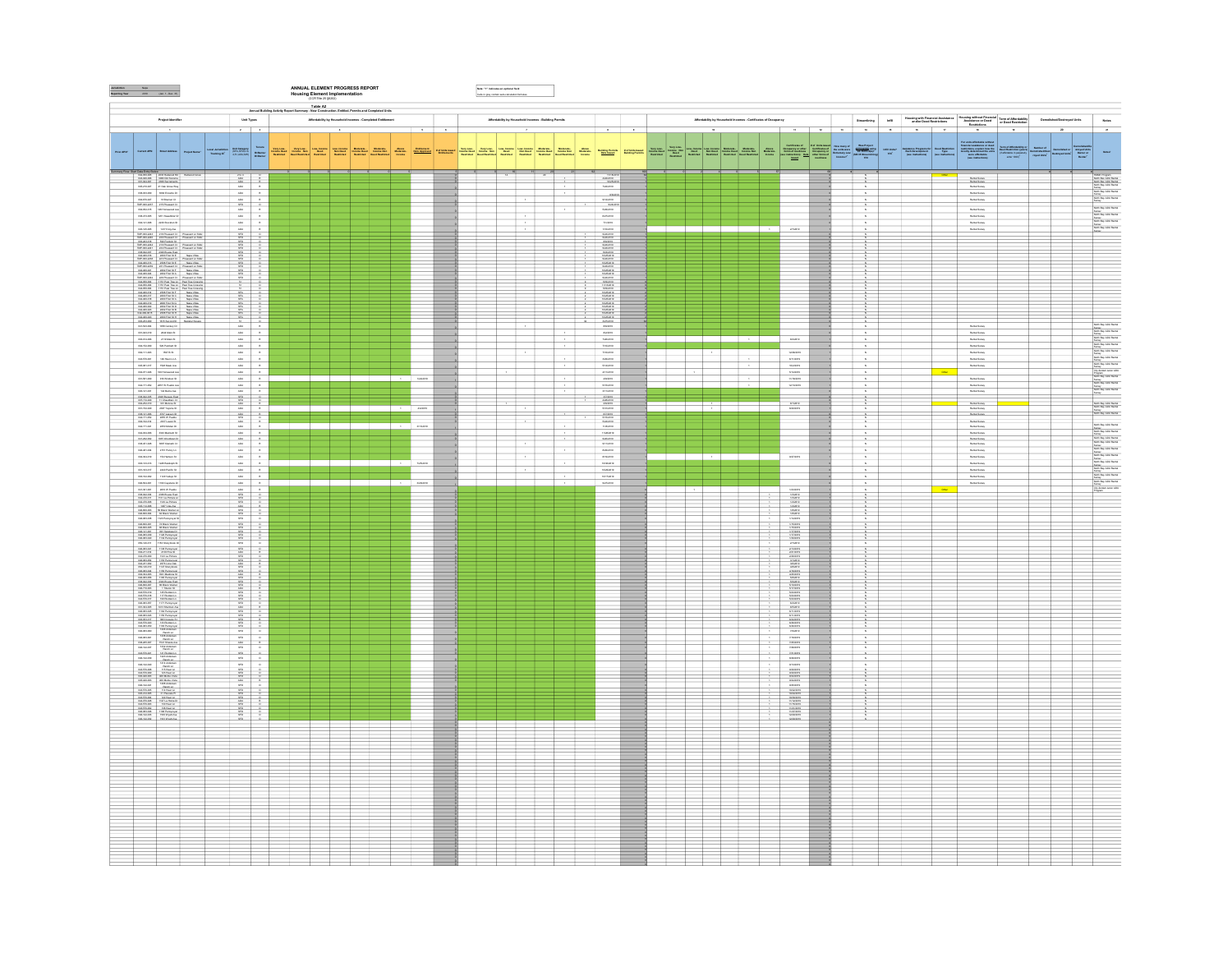| <b>Jurisdiction</b>   | Napa |                    | <b>ANNUAL ELEMENT PROGRESS R</b>      |
|-----------------------|------|--------------------|---------------------------------------|
| <b>Reporting Year</b> | 2019 | (Jan. 1 - Dec. 31) | <b>Housing Element Implementation</b> |

#### ANNUAL ELEMENT PROGRESS REPORT

(CCR Title 25 §6202)

| This table is auto-populated once you enter your jurisdiction name and current year data. Past year |  |
|-----------------------------------------------------------------------------------------------------|--|
| information comes from previous APRs.                                                               |  |

Please contact HCD if your data is different than the material supplied here

|                    | <b>Table B</b>                                                                                                                                                                                                                 |     |    |     |    |                                                |    |  |  |  |                                           |                                                |     |
|--------------------|--------------------------------------------------------------------------------------------------------------------------------------------------------------------------------------------------------------------------------|-----|----|-----|----|------------------------------------------------|----|--|--|--|-------------------------------------------|------------------------------------------------|-----|
|                    | <b>Regional Housing Needs Allocation Progress</b>                                                                                                                                                                              |     |    |     |    |                                                |    |  |  |  |                                           |                                                |     |
|                    |                                                                                                                                                                                                                                |     |    |     |    | <b>Permitted Units Issued by Affordability</b> |    |  |  |  |                                           |                                                |     |
|                    |                                                                                                                                                                                                                                |     |    |     |    |                                                |    |  |  |  |                                           |                                                |     |
|                    | <b>RHNA Allocation</b><br><b>Income Level</b><br>2015<br>2021<br>2023<br>2016<br>2018<br>2019<br>2020<br>2022<br>2017<br>by Income Level                                                                                       |     |    |     |    |                                                |    |  |  |  | <b>Total Units to</b><br>Date (all years) | <b>Total Remaining RHNA</b><br>by Income Level |     |
|                    |                                                                                                                                                                                                                                |     |    |     |    |                                                |    |  |  |  |                                           |                                                |     |
|                    | <b>Deed Restricted</b>                                                                                                                                                                                                         | 185 |    |     |    | 53                                             |    |  |  |  |                                           | 53                                             | 132 |
| Very Low           | Non-Deed Restricted                                                                                                                                                                                                            |     |    |     |    |                                                |    |  |  |  |                                           |                                                |     |
|                    | Deed Restricted                                                                                                                                                                                                                | 106 |    | 6   |    | 15                                             | 16 |  |  |  |                                           | 49                                             | 57  |
| Low                | Non-Deed Restricted                                                                                                                                                                                                            |     |    |     |    |                                                | 11 |  |  |  |                                           |                                                |     |
|                    | <b>Deed Restricted</b>                                                                                                                                                                                                         | 141 |    | 2   |    |                                                | 20 |  |  |  |                                           | 43                                             | 98  |
| Moderate           | Non-Deed Restricted                                                                                                                                                                                                            |     |    |     |    |                                                | 21 |  |  |  |                                           |                                                |     |
| Above Moderate     |                                                                                                                                                                                                                                | 403 | 99 | 135 | 37 | 523                                            | 92 |  |  |  |                                           | 886                                            |     |
| <b>Total RHNA</b>  | 835                                                                                                                                                                                                                            |     |    |     |    |                                                |    |  |  |  |                                           |                                                |     |
| <b>Total Units</b> | 160<br>1031<br>287<br>99<br>38<br>591<br>143                                                                                                                                                                                   |     |    |     |    |                                                |    |  |  |  |                                           |                                                |     |
|                    | A FORD COMPANY OF MORE CONTRACTS AND THE COMPANY OF THE COMPANY OF THE COMPANY OF THE COMPANY OF THE MORE OF THE RESERVE OF THE RESERVE OF THE RESERVE OF THE RESERVE OF THE RESERVE OF THE RESERVE OF THE RESERVE OF THE RESE |     |    |     |    |                                                |    |  |  |  |                                           |                                                |     |

Note: units serving extremely low-income households are included in the very low-income permitted units totals

Cells in grey contain auto-calculation formulas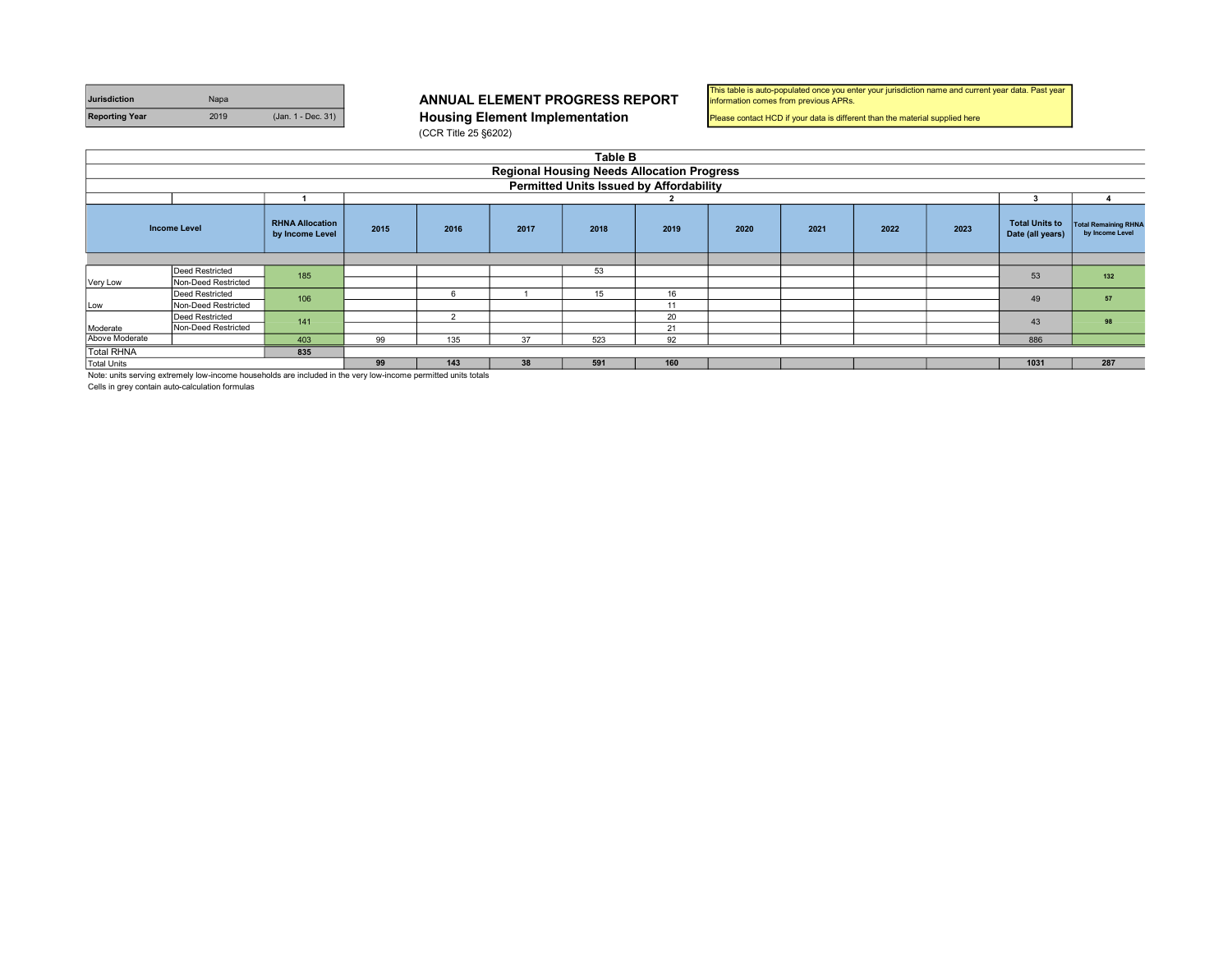| Jurisdiction                        | Napa                  |                    |                                                |                                                               |                                  |            |                                                                   |                                             | ANNUAL ELEMENT PROGRESS REPORT<br>Note: "+" indicates an optional field |                                                      |                                    |        |                                                 |                                              |                       |                  |                                               |  |
|-------------------------------------|-----------------------|--------------------|------------------------------------------------|---------------------------------------------------------------|----------------------------------|------------|-------------------------------------------------------------------|---------------------------------------------|-------------------------------------------------------------------------|------------------------------------------------------|------------------------------------|--------|-------------------------------------------------|----------------------------------------------|-----------------------|------------------|-----------------------------------------------|--|
| <b>Reporting Year</b>               | 2019                  | (Jan. 1 - Dec. 31) |                                                |                                                               |                                  |            | <b>Housing Element Implementation</b>                             |                                             |                                                                         |                                                      |                                    |        | Cells in grey contain auto-calculation formulas |                                              |                       |                  |                                               |  |
|                                     |                       |                    |                                                |                                                               |                                  |            |                                                                   | (CCR Title 25 §6202)                        |                                                                         |                                                      |                                    |        |                                                 |                                              |                       |                  |                                               |  |
|                                     |                       |                    |                                                |                                                               |                                  |            |                                                                   | Table C                                     |                                                                         |                                                      |                                    |        |                                                 |                                              |                       |                  |                                               |  |
|                                     |                       |                    |                                                |                                                               |                                  |            | Sites Identified or Rezoned to Accommodate Shortfall Housing Need |                                             |                                                                         |                                                      |                                    |        |                                                 |                                              |                       |                  |                                               |  |
|                                     | Project Identifier    |                    |                                                | RHNA Shortfall by Household Income Category<br>Date of Rezone |                                  |            |                                                                   |                                             |                                                                         | <b>Sites Description</b><br><b>Type of Shortfall</b> |                                    |        |                                                 |                                              |                       |                  |                                               |  |
|                                     |                       |                    |                                                | $\overline{2}$                                                |                                  |            |                                                                   |                                             |                                                                         |                                                      |                                    |        |                                                 |                                              |                       | 10               | 11                                            |  |
| <b>APN</b>                          | <b>Street Address</b> | Project Name*      | Local Jurisdiction<br>Tracking ID <sup>+</sup> |                                                               | Date of Rezone   Very Low-Income | Low-Income | Moderate-Income                                                   | Above Moderate- Type of Shortfall<br>Income |                                                                         | <b>Parcel Size</b><br>(Acres)                        | <b>General Plan</b><br>Designation | Zoning | <b>Minimum</b>                                  | Maximum<br>Density Allowed   Density Allowed | Realistic<br>Capacity | Vacant/Nonvacant | <b>Description of Existing</b><br><b>Uses</b> |  |
| Summary Row: Start Data Entry Below |                       |                    |                                                |                                                               |                                  |            |                                                                   |                                             |                                                                         |                                                      |                                    |        |                                                 |                                              |                       |                  |                                               |  |
|                                     |                       |                    |                                                |                                                               |                                  |            |                                                                   |                                             |                                                                         |                                                      |                                    |        |                                                 |                                              |                       |                  |                                               |  |
|                                     |                       |                    |                                                |                                                               |                                  |            |                                                                   |                                             |                                                                         |                                                      |                                    |        |                                                 |                                              |                       |                  |                                               |  |
|                                     |                       |                    |                                                |                                                               |                                  |            |                                                                   |                                             |                                                                         |                                                      |                                    |        |                                                 |                                              |                       |                  |                                               |  |
|                                     |                       |                    |                                                |                                                               |                                  |            |                                                                   |                                             |                                                                         |                                                      |                                    |        |                                                 |                                              |                       |                  |                                               |  |
|                                     |                       |                    |                                                |                                                               |                                  |            |                                                                   |                                             |                                                                         |                                                      |                                    |        |                                                 |                                              |                       |                  |                                               |  |
|                                     |                       |                    |                                                |                                                               |                                  |            |                                                                   |                                             |                                                                         |                                                      |                                    |        |                                                 |                                              |                       |                  |                                               |  |
|                                     |                       |                    |                                                |                                                               |                                  |            |                                                                   |                                             |                                                                         |                                                      |                                    |        |                                                 |                                              |                       |                  |                                               |  |
|                                     |                       |                    |                                                |                                                               |                                  |            |                                                                   |                                             |                                                                         |                                                      |                                    |        |                                                 |                                              |                       |                  |                                               |  |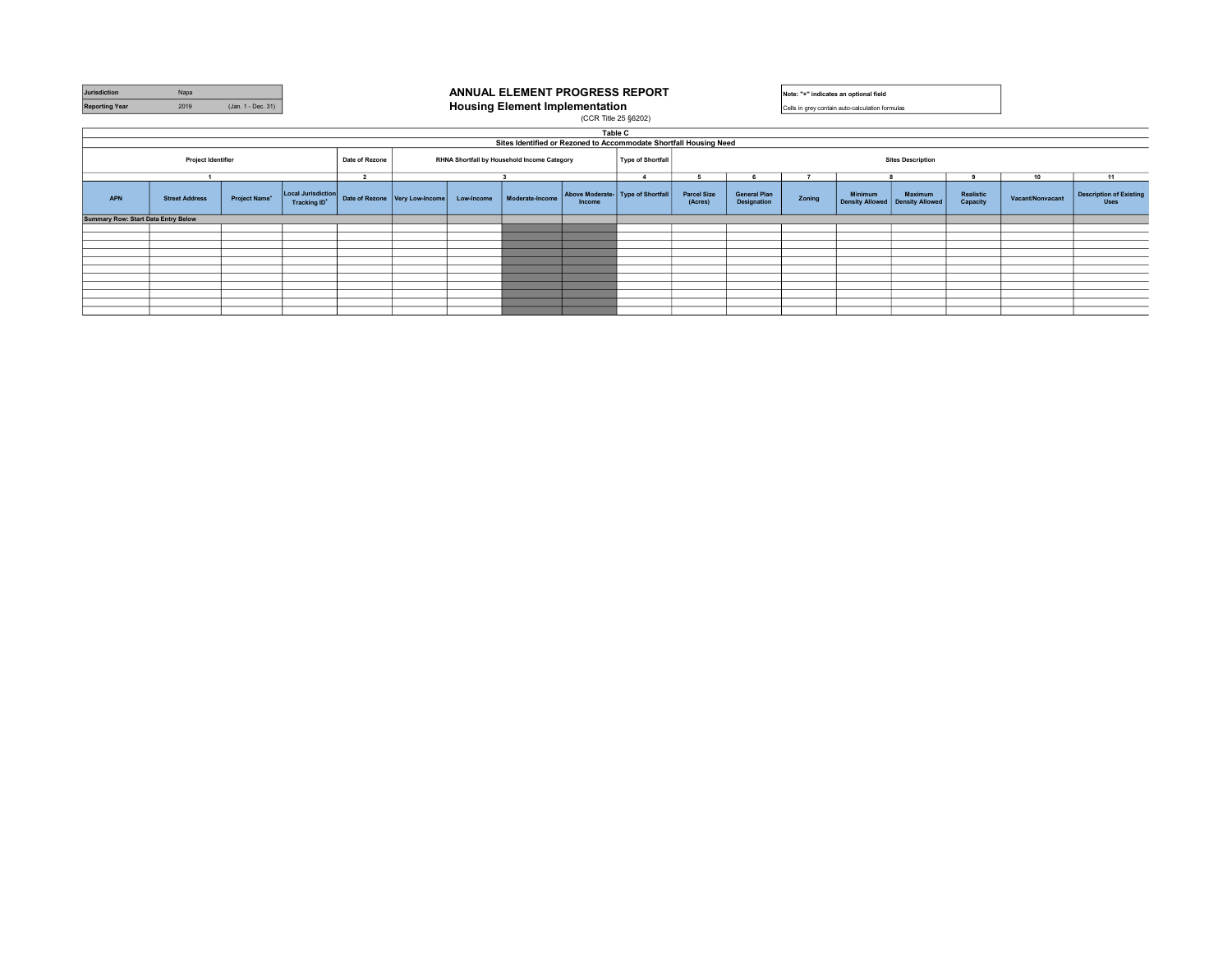# ANNUAL ELEMENT PROGRESS REPORT

### Housing Element Implementation

(CCR Title 25 §6202)

| <b>Jurisdiction</b>                                                         | Napa                                                                                                                                                                                                                                      |                                                                    |                                                                                                                                                                                                                                               |  |  |  |  |  |  |  |  |
|-----------------------------------------------------------------------------|-------------------------------------------------------------------------------------------------------------------------------------------------------------------------------------------------------------------------------------------|--------------------------------------------------------------------|-----------------------------------------------------------------------------------------------------------------------------------------------------------------------------------------------------------------------------------------------|--|--|--|--|--|--|--|--|
| <b>Reporting Year</b>                                                       | 2019                                                                                                                                                                                                                                      | (Jan. 1 - Dec. 31)                                                 |                                                                                                                                                                                                                                               |  |  |  |  |  |  |  |  |
|                                                                             |                                                                                                                                                                                                                                           |                                                                    | Table D                                                                                                                                                                                                                                       |  |  |  |  |  |  |  |  |
|                                                                             | Program Implementation Status pursuant to GC Section 65583                                                                                                                                                                                |                                                                    |                                                                                                                                                                                                                                               |  |  |  |  |  |  |  |  |
|                                                                             | <b>Housing Programs Progress Report</b><br>Describe progress of all programs including local efforts to remove governmental constraints to the maintenance, improvement, and development of housing as identified in the housing element. |                                                                    |                                                                                                                                                                                                                                               |  |  |  |  |  |  |  |  |
| $\overline{1}$                                                              | $\overline{2}$                                                                                                                                                                                                                            | 3 <sup>1</sup>                                                     | $\overline{4}$                                                                                                                                                                                                                                |  |  |  |  |  |  |  |  |
| <b>Name of Program</b>                                                      | <b>Objective</b>                                                                                                                                                                                                                          | <b>Timeframe in H.E</b>                                            | <b>Status of Program Implementation</b>                                                                                                                                                                                                       |  |  |  |  |  |  |  |  |
| H1.A - Adequate Sites                                                       | Maintain Adequate Sites                                                                                                                                                                                                                   | Ongoing; 2015-23                                                   | Ongoing                                                                                                                                                                                                                                       |  |  |  |  |  |  |  |  |
| H <sub>1.B</sub> - Future Land Use                                          | Adopt a General Plan Update                                                                                                                                                                                                               | 2016-18                                                            | General Plan Update underway                                                                                                                                                                                                                  |  |  |  |  |  |  |  |  |
| Planning                                                                    |                                                                                                                                                                                                                                           |                                                                    |                                                                                                                                                                                                                                               |  |  |  |  |  |  |  |  |
| H1.C - Local Housing Need                                                   | Prioritize land resources for population groups with the hightest As projects are submitted<br>need. Evaluate local housing needs for special population<br>groups, given limited land supply                                             |                                                                    | As part of the General Plan Update, an inventory of underutilized sites is being created for potential rezoning into housing sites                                                                                                            |  |  |  |  |  |  |  |  |
| H <sub>1.</sub> D - Jobs-Housing<br>Analysis                                | Improve linkages between housing and employment<br>development                                                                                                                                                                            | As plans are developed                                             | Being studied in the General Plan Update                                                                                                                                                                                                      |  |  |  |  |  |  |  |  |
| H1.E - Job Impact Analysis                                                  | Heightened link between jobs and housing                                                                                                                                                                                                  | As major projects are proposed and<br>reviewed                     | Being studied in the General Plan Update                                                                                                                                                                                                      |  |  |  |  |  |  |  |  |
| H1.F - Housing Sites Study                                                  | Completion of Housing Sites analysis for surplus or potentially<br>of Surplus Institutional Lands surplus institutional lands and follow-up actions                                                                                       | 2016-18                                                            | Underway                                                                                                                                                                                                                                      |  |  |  |  |  |  |  |  |
| H2.A - Adequate Sites for<br>Multifamily Use                                | Completion of Sites study for futher Housing Element                                                                                                                                                                                      | 2020-23                                                            | Underway                                                                                                                                                                                                                                      |  |  |  |  |  |  |  |  |
| H <sub>2</sub> .B - New Residential<br><b>Units</b>                         | 220 Units                                                                                                                                                                                                                                 | Ongoing; 2015-23                                                   | In 2019, 68 new afforable rental units were developed. These include 49 at Stoddard West and 19 at Napa Courtyards. In addition, 42<br>affordable units are under construction. They include 8 at Napa Creek Village and 34 at Redwood Grove. |  |  |  |  |  |  |  |  |
| H2.C - New Ownership Units 15 ownership housing units                       |                                                                                                                                                                                                                                           | Ongoing; 2015-23                                                   | In 2019, the City increased its loan by \$650K for the 34-unit Redwood Grove affordable homeownership project. The project is now under<br>construction. ousing for Redwood Grove, a 34-unit affordable homeownership project.                |  |  |  |  |  |  |  |  |
| H2.D - First Time Buyer<br>Programs                                         | Assist 80 low-income households to become first time<br>homebuyers                                                                                                                                                                        | Ongoing; 2015-23                                                   | 6 low-income households were assisted in CY2019.                                                                                                                                                                                              |  |  |  |  |  |  |  |  |
| H2.E - Identify Potential<br><b>Acquisition Sites</b>                       | Identify and acquire 1-2 sites                                                                                                                                                                                                            | Ongoing; 2015-23                                                   | Housing Sites analysis underway                                                                                                                                                                                                               |  |  |  |  |  |  |  |  |
| H2.F - Affordable Housing<br>Overlay Zones                                  | Modify Zoning Overlay District                                                                                                                                                                                                            | 2016-18                                                            | Following General Plan Update (2021)                                                                                                                                                                                                          |  |  |  |  |  |  |  |  |
| H <sub>2</sub> .G - Long-Term<br>Affordability Agreements and<br>Monitoring | Approve long term agreements for new affordable units and<br>provide monitoring of these agreements and projects funded<br>under Federal, State, or local housing programs                                                                | Agreements as projects occur,<br>Monitoring in an ongoing activity | Monitoring conducted annually                                                                                                                                                                                                                 |  |  |  |  |  |  |  |  |
| H2.H - Sustainable<br>Development and Practices                             | Review and update every two years to continue to meet State<br>standards                                                                                                                                                                  | Ongoing; 2015-23                                                   | Ongoing                                                                                                                                                                                                                                       |  |  |  |  |  |  |  |  |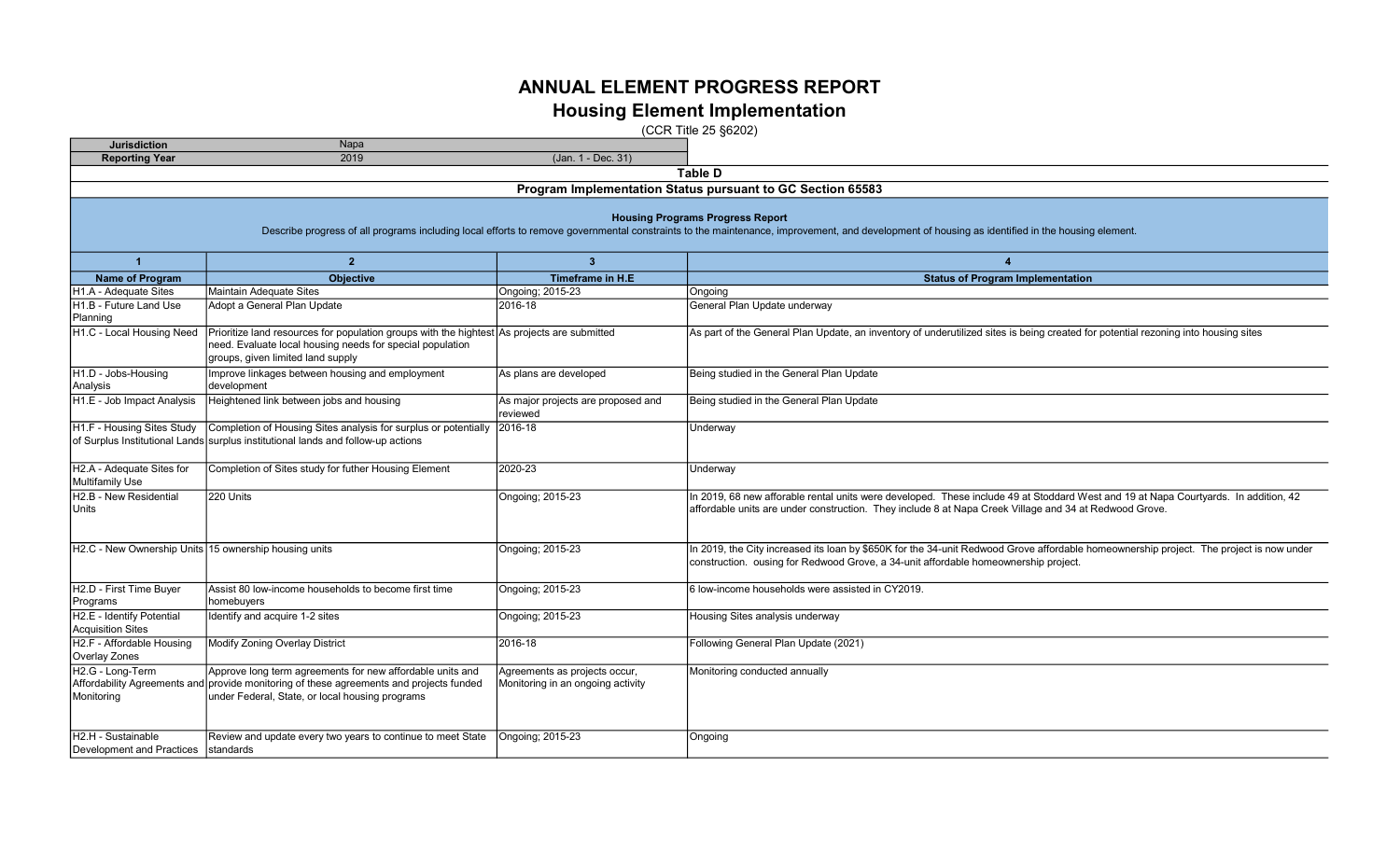| H2.I - Preferences in<br>Affordable Housing               | Study and possible development of administrative regulations<br>to provide eligiblity preferences for people who live and/or work<br>in Napa for affordable housing programs                                                            | 2016-18                                                                           | The City is researching feasibility under Fair Housing laws. The County is also exploring legislation to allow employee housing                                                                                                                                                                                                                                                                                                                                                                                                                                                                                                                                                                                                                                                                                                                                                                                                                                                                                                                                                                                      |
|-----------------------------------------------------------|-----------------------------------------------------------------------------------------------------------------------------------------------------------------------------------------------------------------------------------------|-----------------------------------------------------------------------------------|----------------------------------------------------------------------------------------------------------------------------------------------------------------------------------------------------------------------------------------------------------------------------------------------------------------------------------------------------------------------------------------------------------------------------------------------------------------------------------------------------------------------------------------------------------------------------------------------------------------------------------------------------------------------------------------------------------------------------------------------------------------------------------------------------------------------------------------------------------------------------------------------------------------------------------------------------------------------------------------------------------------------------------------------------------------------------------------------------------------------|
| H2.J - Duplex and Triplexes<br>in Other Areas             | Zoning amendment                                                                                                                                                                                                                        | 2016-17                                                                           | Following General Plan Update (2021)                                                                                                                                                                                                                                                                                                                                                                                                                                                                                                                                                                                                                                                                                                                                                                                                                                                                                                                                                                                                                                                                                 |
| H3.A - Design Review                                      | Implement design guidelines and meeting process                                                                                                                                                                                         | Ongoing; 2015-23                                                                  | Design Review requirements amended in 2017                                                                                                                                                                                                                                                                                                                                                                                                                                                                                                                                                                                                                                                                                                                                                                                                                                                                                                                                                                                                                                                                           |
| H3.B - Use of Planned<br>Development Zoning               | Promote design flexibility                                                                                                                                                                                                              | Ongoing; 2015-23                                                                  | Planned Development zoning used to accommodate Harvest Village, a cottage home development                                                                                                                                                                                                                                                                                                                                                                                                                                                                                                                                                                                                                                                                                                                                                                                                                                                                                                                                                                                                                           |
| H3.C - Housing Mix                                        | Monitor and potentially increase mix of housing throughout the<br>City of Napa                                                                                                                                                          | Incorporate such research as review as<br>part of next overal General Plan Update | Reviewing as part of the General Plan Update currently underway.                                                                                                                                                                                                                                                                                                                                                                                                                                                                                                                                                                                                                                                                                                                                                                                                                                                                                                                                                                                                                                                     |
| H <sub>3</sub> .D - New Second Units                      | 36 units/ 14 very low income; 13 low income; 9 moderate<br>ncome                                                                                                                                                                        | Ongoing: 2015-23                                                                  | 2 ADUs provided in Harvest Village project; 18 ADUs approved in 2016, 34 ADUs approved in 2017; 44 ADUs approved in 2018. In addition,<br>the City continued its Junior Unit initiative pilot program which provides financing and technical assistance to homeowners to create junior<br>accessory dwelling units which are rented to low-income tenants. Two deed-restricted junior units were created through the program in<br>2019.                                                                                                                                                                                                                                                                                                                                                                                                                                                                                                                                                                                                                                                                             |
| H3.E - Second Unit<br>Standards and Fees                  | Revise Ordinance indluding work with service providers                                                                                                                                                                                  | 2016                                                                              | In 2018, the City adopted an ordinance amendment to exclude any dwelling unit 500 square feet or less from being charged affordable<br>housing impact fees. Additionally, Napa Sanitation District and Napa Valley USD changed their fee structures to exclude ADUs under 500<br>square feet from impact fees.                                                                                                                                                                                                                                                                                                                                                                                                                                                                                                                                                                                                                                                                                                                                                                                                       |
| H3.F - Amnesty Program                                    | Consider and potential development of Amnesty Program                                                                                                                                                                                   | 2020                                                                              | Amnesty of un-permitted units is taking place organically with changes to the ADU Ordinance.                                                                                                                                                                                                                                                                                                                                                                                                                                                                                                                                                                                                                                                                                                                                                                                                                                                                                                                                                                                                                         |
| H3.G - Rental and Owner<br><b>Rehabilitation Programs</b> | Rehabilitate 40 substandard rental units for extremely low, very Ongoing; 2015-23<br>low, and low income renters. Assist rehabilitation of 168 units<br>of substandard owner-occupied housing for very low and low<br>income households |                                                                                   | In 2019, 10 owner-occupied units for low and very-low income homeowners were rehabilitated, including 5 through the Owner Occupied<br>Rehab Loan Program and 5 through the Emergency Repair Grant Program. Additionally, in 2019, the Housing Authority provided funding to<br>make improvements to Pueblo Orchard, a 14-unit affordable rental project. In 2019, the City also provided CDBG funds for improvements to<br>Mayacamas Village, a 51-unit apartment project which includes 50 affordable units and 1 manager's unit. In 2019, the City authorized the<br>bond issuance for the acquisition and rehab of River Park Manor, a 105 unit market rate apartment complex. The project would be<br>converted to an affordable rental complex, with 104 affordable units and 1 manager's unit. The City also authorized a bond issue for the<br>rehab of Charter Oaks, a 75-unit affordable rental project. This would also increase the project's affordability by increasing the number of<br>very-low income units from 15 to 31 units. In addition to 1 manager's unit, there will be 43 low-income units. |
| H3.H - Code Enforcement                                   | Improve community health and safety                                                                                                                                                                                                     | Ongoing; 2015-23                                                                  | Ongoing                                                                                                                                                                                                                                                                                                                                                                                                                                                                                                                                                                                                                                                                                                                                                                                                                                                                                                                                                                                                                                                                                                              |
| H3.I - Targeted<br>Neighborhood Improvement               | Cleanup" of neighborhoods experiencing deterioration                                                                                                                                                                                    | Ongoing; 2015-23                                                                  | Ongoing                                                                                                                                                                                                                                                                                                                                                                                                                                                                                                                                                                                                                                                                                                                                                                                                                                                                                                                                                                                                                                                                                                              |
| H3.J - Historic Area Process                              | Provide information to public on appropriate historic remodel<br>techniques; Cultural Heritage Commission Certificates of<br>Appropriateness; Historic Survey update                                                                    | Ongoing; 2015-23                                                                  | Ongoing                                                                                                                                                                                                                                                                                                                                                                                                                                                                                                                                                                                                                                                                                                                                                                                                                                                                                                                                                                                                                                                                                                              |
| H3.K - Transportation<br>Element Amendments               | <b>General Plan Amendment</b>                                                                                                                                                                                                           | Address as part of overall General Plan<br>Update                                 | General Plan Update underway                                                                                                                                                                                                                                                                                                                                                                                                                                                                                                                                                                                                                                                                                                                                                                                                                                                                                                                                                                                                                                                                                         |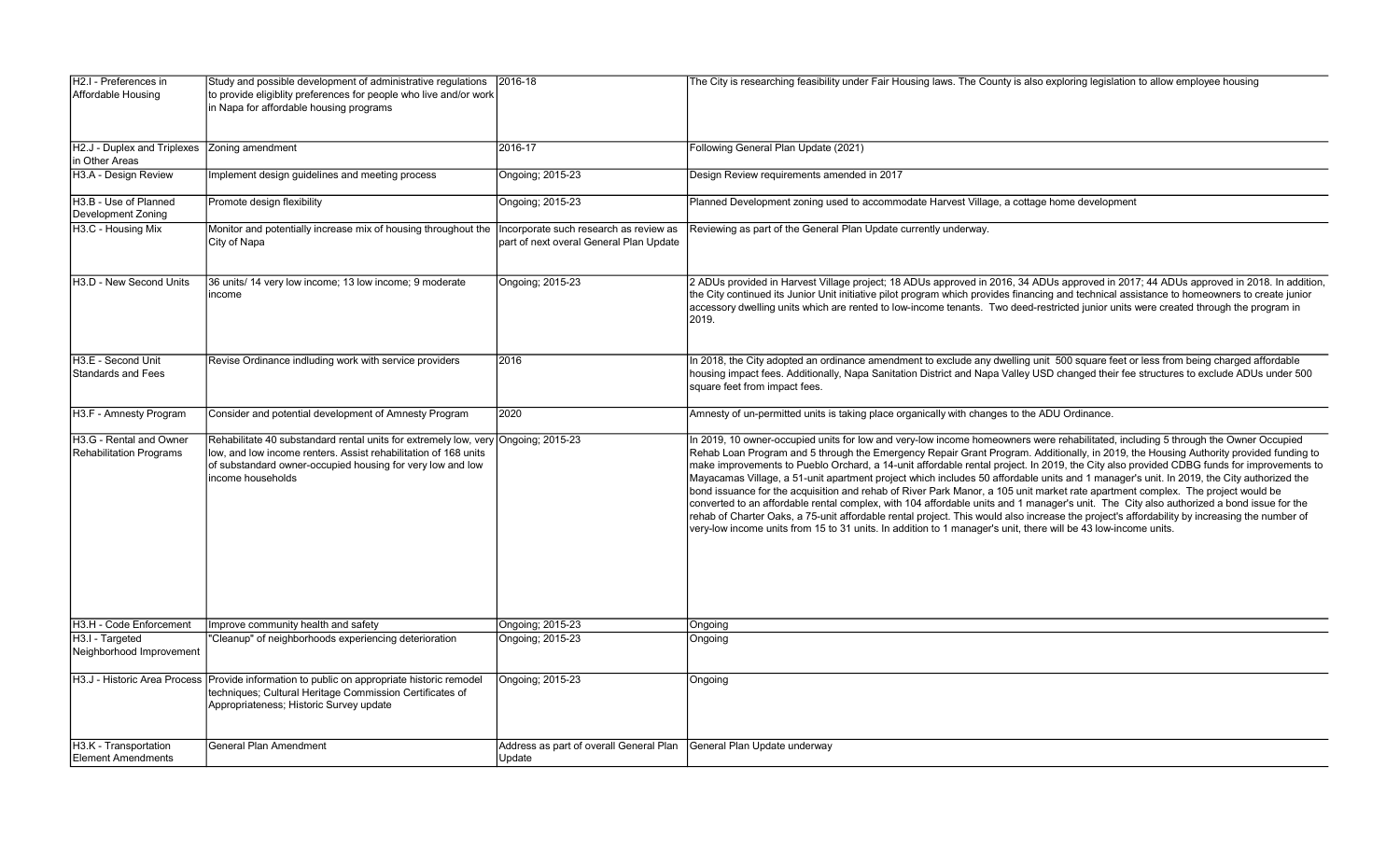| H3.L - Capital Improvement<br>Programs for Neighborhood<br>Improvement      | Improvement of neighborhood quality through specific<br>improvements as outined in CIP and CDBG Consolidated Plan vear plan and annual reviews                                                                         | CIP during budget review; and CDBG 5- Ongoing                                                                                               |                                                                                                                                                                                                                                                                                                                                                                                                                                                                                                                                                                                                                                                                                                                                                                                            |
|-----------------------------------------------------------------------------|------------------------------------------------------------------------------------------------------------------------------------------------------------------------------------------------------------------------|---------------------------------------------------------------------------------------------------------------------------------------------|--------------------------------------------------------------------------------------------------------------------------------------------------------------------------------------------------------------------------------------------------------------------------------------------------------------------------------------------------------------------------------------------------------------------------------------------------------------------------------------------------------------------------------------------------------------------------------------------------------------------------------------------------------------------------------------------------------------------------------------------------------------------------------------------|
| H3.M - Parks & Recreation<br><b>Element Update</b>                          | Assure adequate parks to serve higher density areas                                                                                                                                                                    | 2016-18                                                                                                                                     | General Plan Update underway                                                                                                                                                                                                                                                                                                                                                                                                                                                                                                                                                                                                                                                                                                                                                               |
| H3.N - Retain Federal.<br>State, and Locally<br>Subsidized Affordable Units | None at present; no units are at risk                                                                                                                                                                                  | Ongoing; 2015-23                                                                                                                            | No units threatened in 2019                                                                                                                                                                                                                                                                                                                                                                                                                                                                                                                                                                                                                                                                                                                                                                |
| H3.O - Rental Acquisition<br>and Maintenance                                | Acquire or assist 15 units at Riverside and 31 added units of<br>existing rental housing = 46 units; maintain them as affordable.<br>Develop standards for high quality ongoing property<br>management and maintenance | Ongoing; 2015-23; property<br>management and maintenance<br>standards shall be developed by the time<br>first units are ready for occupancy | In 2019, the City drafted an environmental review for a proposed affordable housing project which would include the reuse of an abandoned<br>assisted living facility which would be converted into affordable rental housing (65 very-low, of which 33 would be permanent supportive<br>housing units).                                                                                                                                                                                                                                                                                                                                                                                                                                                                                   |
| H3.P - Mixed-Use Livability                                                 | Mixed-Use review; new standards, quidelines as needed                                                                                                                                                                  | 2018-20                                                                                                                                     | Following General Plan Update (2021)                                                                                                                                                                                                                                                                                                                                                                                                                                                                                                                                                                                                                                                                                                                                                       |
| H4.A - Emergecy Shelters                                                    | Emergency Shelters to meet Continuum of Care identifed<br>unmet needs                                                                                                                                                  | Ongoing; 2015-23                                                                                                                            | City funded existing emergency shelter operations in 2019 and actively participated in the COC. City & County continued to implement<br>recommendations may by national experts in order to redesign the community's homeless system to be a more housing-focused system.<br>Because the community's previous family shelter closed due to mold issues, in 2018, the City approved CDBG funding to Catholic Charities<br>for improvements to a building at Rainbow House which was being converted to family emergency shelter. It opened in 2019, and<br>mprovements are still in the design phase.                                                                                                                                                                                       |
| H4.B - Permanent<br>Supportive/Transitional<br>Housing                      | Rehabilitate 8 bedroom home for new transitional housing for<br>homeless families                                                                                                                                      | 2015                                                                                                                                        | See Program H3.O - City is currently reviewing the impact of a proposed 66-unit affordable housing project which would reuse an<br>abandoned assisted living facility. The proposed project would include 33 permanent supportive housing units for chronically homeless<br>persons.                                                                                                                                                                                                                                                                                                                                                                                                                                                                                                       |
| H4.C - Support Services                                                     | Retain existing and support and assist implementation of<br>added support facilites and services                                                                                                                       | Day Services Center continuation in the<br>community; other services are ongoing<br>contingent on funding                                   | Ongoing                                                                                                                                                                                                                                                                                                                                                                                                                                                                                                                                                                                                                                                                                                                                                                                    |
| <b>Special Needs</b>                                                        | H4.D - Rental Assistance for Maintain 10 shelter Plus Care vouchers/year, 30 Mainstream<br>vouchers for disabled/year and 100 non-elderly Disabled<br>(NED) Vouchers                                                   | Ongoing; 2015-23                                                                                                                            | SPC vouchers were maintained in 2019. In 2018, the Housing Authority was awarded 11 new Mainstream Vouchers for homeless or at-risk<br>of homeless households with at least one disabled household member bringing the Housing Authority's total Mainstream vouchers to 41. In<br>Nov 2017, the Housing Authority launched its Landlord Mitigation and Incentive Program to help house homeless and at-risk of homeless<br>persons. This program was expanded in 2018 due to its success in housing homeless voucher holders over the previous year. In 2019, the<br>Housing Authority 17 project-based vouchers for homeless veterans and four project-based vouchers (in two different developments) for<br>chronically homeless referred through the County's Coordinated Entry System. |
| for Non-Profit Facilities                                                   | H4.E - Capital Improvements Provide funds to assist in maintenance of non-profit facilities<br>serving low income and special needs groups                                                                             | <b>CDBG</b> allocations                                                                                                                     | As described in H4.A above, in 2018 the City approved CDBG funds to Catholic Charities to make ADA improvements to Rainbow House,<br>so one of the buildings could be converted to a family homeless shelter.                                                                                                                                                                                                                                                                                                                                                                                                                                                                                                                                                                              |
| H4.F - Encourage Well<br>Managed New SRO<br>Permanent Housing               | Revise SRO Ordinance; 20 units for extremely low and low<br>income                                                                                                                                                     | Ordinance revision by 2016; units by<br>2023                                                                                                | <b>Under Review</b>                                                                                                                                                                                                                                                                                                                                                                                                                                                                                                                                                                                                                                                                                                                                                                        |
| H4.G - Rehabilitate Existing<br><b>Facilities for SROs</b>                  | Rehabilitate 20 units of housing to SRO units                                                                                                                                                                          | Ongoing; 2015-23                                                                                                                            | The City is currently reviewing a proposal to convert an abandoned assisted living facility into a 66-unit afordable housing project. Sixty of<br>these units would be SROs.                                                                                                                                                                                                                                                                                                                                                                                                                                                                                                                                                                                                               |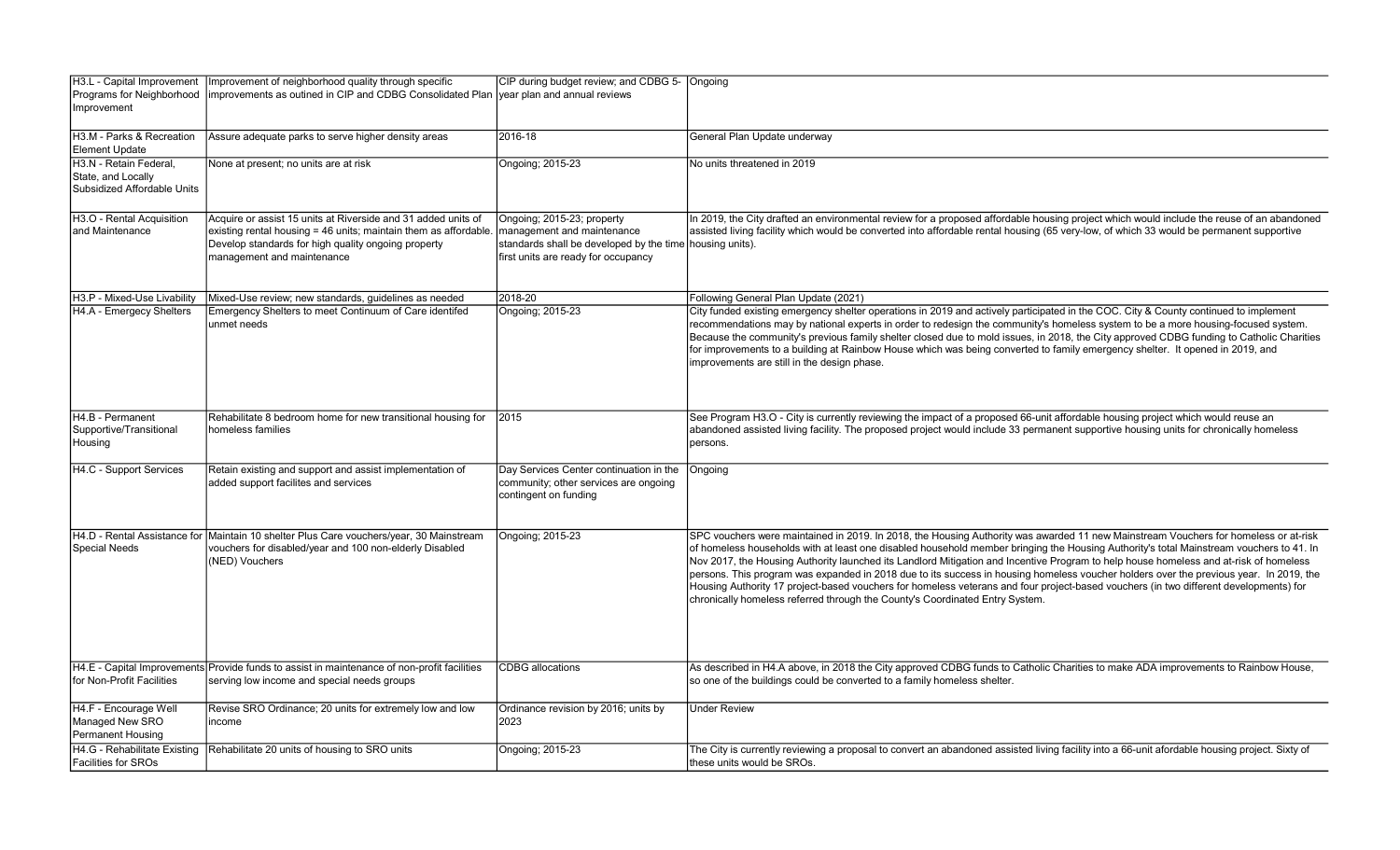| H4.H - Coordination with<br>Napa County and Other<br>Actions to address<br>Farmworker Housing | Promote access to new permanent housing in the City by<br>distributing bilingual information when new affordable rental<br>opportunities are available, implementing related programs,<br>and coordinante with and assist County and non-profit<br>agencies and developers. Facilitate development of 25 units<br>(accomplished as part of programs H2.B, H4.F or other<br>programs providing new lower income housing) for farmworaks<br>and equivalent income households during planning period | Ongoing; 2015-23 or as specifically<br>noted in program                                                   | Ongoing                                                                                                                                                                                                                                                                                                                                      |
|-----------------------------------------------------------------------------------------------|---------------------------------------------------------------------------------------------------------------------------------------------------------------------------------------------------------------------------------------------------------------------------------------------------------------------------------------------------------------------------------------------------------------------------------------------------------------------------------------------------|-----------------------------------------------------------------------------------------------------------|----------------------------------------------------------------------------------------------------------------------------------------------------------------------------------------------------------------------------------------------------------------------------------------------------------------------------------------------|
| H4.I - Housing for<br>Developmentally Disabled<br>Persons                                     | Assist developers to apply for available State and Federal<br>monies in support of housing construction and rehabilitation<br>targeted for persons with disabilities, including developmental<br>disabilities. Initiate a cooperative outreach program with the<br>North Bay Regional Center to inform people when new housing<br>becomes available for developmentally disabled persons.                                                                                                         | Establish a partnership with the Regional<br>Center by 2016; Assist developers as<br>funding is available | Housing Division provided ADA Improvements to 1 unit as part of its Emergency grant/rehab programs                                                                                                                                                                                                                                           |
|                                                                                               | Continue to parnter with the North Bay Housing Coalition to<br>rehabilitate units for the developmentally disabled and provide<br>access to Section 8 vouchers                                                                                                                                                                                                                                                                                                                                    |                                                                                                           |                                                                                                                                                                                                                                                                                                                                              |
| H5.A - Universal Design                                                                       | Add Universal Design provisions to zoning ordinance                                                                                                                                                                                                                                                                                                                                                                                                                                               | 2016                                                                                                      | <b>Under Review</b>                                                                                                                                                                                                                                                                                                                          |
| H5.B - Traffic Impact<br>Overlay                                                              | Monitor as new developments are proposed. Pursue<br>modifications to the : TI Overlay as needed                                                                                                                                                                                                                                                                                                                                                                                                   | Ongoing; 2015-23                                                                                          | Ongoing                                                                                                                                                                                                                                                                                                                                      |
| H5.C - Priority Processing                                                                    | Develop administrative policy for project processing during and 2017<br>after approvals                                                                                                                                                                                                                                                                                                                                                                                                           |                                                                                                           | Completed 2017                                                                                                                                                                                                                                                                                                                               |
| H5.D - Affordable Housing<br>Fees                                                             | Retain ability to defer fees                                                                                                                                                                                                                                                                                                                                                                                                                                                                      | Ongoing; 2015-23                                                                                          | Ongoing - amendments in 2018/19 to elimiate Affordable Housing fees for dwelling units under 500 sq ft.                                                                                                                                                                                                                                      |
| H5.E - Fair Housing                                                                           | Retain Fair Housing Agency                                                                                                                                                                                                                                                                                                                                                                                                                                                                        | Ongoing; 2015-23                                                                                          | City continued to fund Fair Housing in 2019                                                                                                                                                                                                                                                                                                  |
| H5.F - Database Monitoring                                                                    | Incorporate permit tracking and land use databases into GIS<br>system                                                                                                                                                                                                                                                                                                                                                                                                                             | Ongoing; 2015-23                                                                                          | <b>Under Review</b>                                                                                                                                                                                                                                                                                                                          |
| H5.G - Legislation                                                                            | Monitor and support key legislation                                                                                                                                                                                                                                                                                                                                                                                                                                                               | Ongoing; 2015-23                                                                                          | City continued to support key legislation in 2019                                                                                                                                                                                                                                                                                            |
| H5.H - Housing Transfer<br>Agreements                                                         | Assist County in meeting Housing Needs                                                                                                                                                                                                                                                                                                                                                                                                                                                            | Ongoing; 2015-23                                                                                          | Transfer Agreement for Napa Courtyard, Stoddard West, Oak Creek Terrace, and Redwood Grove Housing Project                                                                                                                                                                                                                                   |
| H5.I - Cities/Counties<br>Coordination                                                        | Improve coordination on City/County housing issues                                                                                                                                                                                                                                                                                                                                                                                                                                                | Ongoing; 2015-23                                                                                          | Continued to work with County & other cities on housing issues                                                                                                                                                                                                                                                                               |
| H5.J - Community Outreach<br>Efforts                                                          | Outreach and education                                                                                                                                                                                                                                                                                                                                                                                                                                                                            | Ongoing and as Specific Plans are<br>developed                                                            | Continue to provide Notice of Application to property owners within 500 feet for all project applications.                                                                                                                                                                                                                                   |
| H5.K - Use of Funds                                                                           | Implementation of Housing Prorams                                                                                                                                                                                                                                                                                                                                                                                                                                                                 | Ongoing; 2015-23                                                                                          | In 2019, the City approved a loan reservation of \$2.2 M in funding from the City's Affordable Housing Impact fees for Heritage House (66-<br>unit affordable rental project) and a loan increase of \$650K from the City's Affordable Housing Impact Fee fund for the Redwood Grove<br>project, a 34-unit affordable homeownership project. |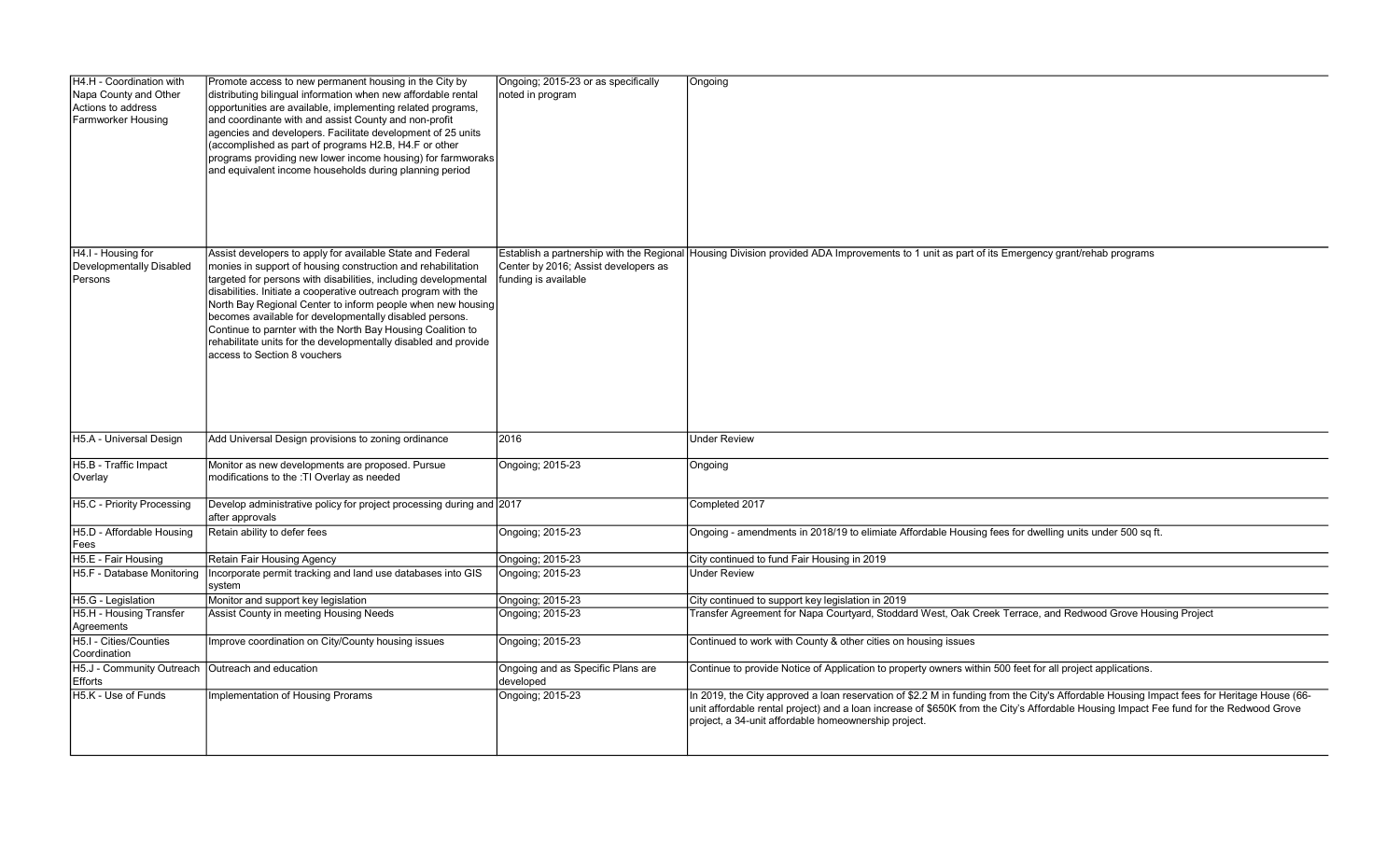| H5.L - Maximize Rental<br>Subsidies                        | Maintain existing allocation of up to 1,378 Section 8 Rental<br>Vouchers Countywide (including Program 4.D special needs<br>vouchers | Ongoing; 2015-23    | Utilized 102% of Section 8 allocation in 2019                                                                                                                                                                                                                        |
|------------------------------------------------------------|--------------------------------------------------------------------------------------------------------------------------------------|---------------------|----------------------------------------------------------------------------------------------------------------------------------------------------------------------------------------------------------------------------------------------------------------------|
| H5.M - Public/Private<br>Partnerships                      | Use of private resources to achieve housing element goals                                                                            | Ongoing; 2015-23    | Continued to encourage private resources for affordable housing - especially through use of Housing Density Bonus program. Participated in<br>Non-Profit Coalition Housing Subcommittee. Continued to partner with the County through an MOU for the homeless system |
| H5.N - Water and Sewer<br>Service Provider<br>Coordination | Ensure that water and sewer providers are aware of the City's<br>plans for residential development throughout the City               | By January 31, 2016 | Distributed June 18, 2015                                                                                                                                                                                                                                            |
|                                                            |                                                                                                                                      |                     |                                                                                                                                                                                                                                                                      |
|                                                            |                                                                                                                                      |                     |                                                                                                                                                                                                                                                                      |
|                                                            |                                                                                                                                      |                     |                                                                                                                                                                                                                                                                      |
|                                                            |                                                                                                                                      |                     |                                                                                                                                                                                                                                                                      |
|                                                            |                                                                                                                                      |                     |                                                                                                                                                                                                                                                                      |
|                                                            |                                                                                                                                      |                     |                                                                                                                                                                                                                                                                      |
|                                                            |                                                                                                                                      |                     |                                                                                                                                                                                                                                                                      |
|                                                            |                                                                                                                                      |                     |                                                                                                                                                                                                                                                                      |
|                                                            |                                                                                                                                      |                     |                                                                                                                                                                                                                                                                      |
|                                                            |                                                                                                                                      |                     | <b>General Comments:</b>                                                                                                                                                                                                                                             |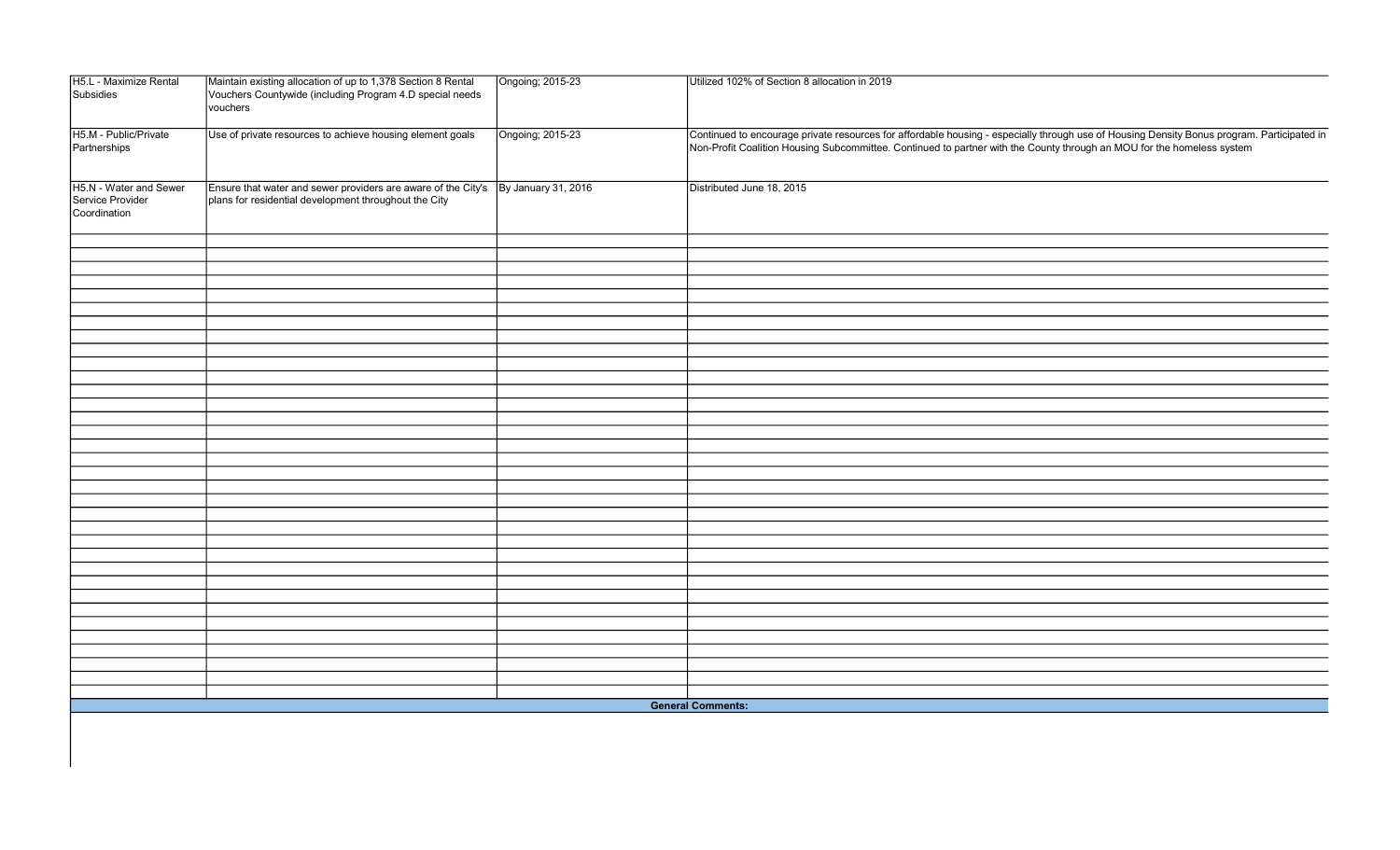| Jurisdiction                        | Napa                                                                                   |                           | ANNUAL ELEMENT PROGRESS REPORT                                            |                            |               |                                        |                                                        | Note: "+" indicates an optional field                  |                                                       |
|-------------------------------------|----------------------------------------------------------------------------------------|---------------------------|---------------------------------------------------------------------------|----------------------------|---------------|----------------------------------------|--------------------------------------------------------|--------------------------------------------------------|-------------------------------------------------------|
| <b>Reporting Period</b>             | 2019                                                                                   | (Jan. 1 - Dec. 31)        | Housing Element Implementation<br>$(CCR \text{ Title } 25 \text{ $6202)}$ |                            |               |                                        |                                                        | Cells in grey contain auto-calculation<br>formulas     |                                                       |
|                                     |                                                                                        |                           |                                                                           |                            |               |                                        |                                                        |                                                        |                                                       |
|                                     | <b>Table E</b><br>Commercial Development Bonus Approved pursuant to GC Section 65915.7 |                           |                                                                           |                            |               |                                        |                                                        |                                                        |                                                       |
| Project Identifier                  |                                                                                        |                           |                                                                           |                            |               | Units Constructed as Part of Agreement | <b>Description of Commercial<br/>Development Bonus</b> | <b>Commercial Development Bonus<br/>Date Approved</b>  |                                                       |
|                                     |                                                                                        | 7                         |                                                                           |                            |               | $\overline{2}$                         |                                                        | 3                                                      | $\overline{4}$                                        |
| <b>APN</b>                          | <b>Street Address</b>                                                                  | Project Name <sup>*</sup> | <b>Local Jurisdiction</b><br><b>Tracking ID*</b>                          | <b>Very Low<br/>Income</b> | Low<br>Income | Moderate<br>Income                     | Above Moderate<br>Income                               | <b>Description of Commercial<br/>Development Bonus</b> | <b>Commercial Development Bonus<br/>Date Approved</b> |
| Summary Row: Start Data Entry Below |                                                                                        |                           |                                                                           |                            |               |                                        |                                                        |                                                        |                                                       |
|                                     |                                                                                        |                           |                                                                           |                            |               |                                        |                                                        |                                                        |                                                       |
|                                     |                                                                                        |                           |                                                                           |                            |               |                                        |                                                        |                                                        |                                                       |
|                                     |                                                                                        |                           |                                                                           |                            |               |                                        |                                                        |                                                        |                                                       |
|                                     |                                                                                        |                           |                                                                           |                            |               |                                        |                                                        |                                                        |                                                       |
|                                     |                                                                                        |                           |                                                                           |                            |               |                                        |                                                        |                                                        |                                                       |
|                                     |                                                                                        |                           |                                                                           |                            |               |                                        |                                                        |                                                        |                                                       |
|                                     |                                                                                        |                           |                                                                           |                            |               |                                        |                                                        |                                                        |                                                       |
|                                     |                                                                                        |                           |                                                                           |                            |               |                                        |                                                        |                                                        |                                                       |
|                                     |                                                                                        |                           |                                                                           |                            |               |                                        |                                                        |                                                        |                                                       |
|                                     |                                                                                        |                           |                                                                           |                            |               |                                        |                                                        |                                                        |                                                       |
|                                     |                                                                                        |                           |                                                                           |                            |               |                                        |                                                        |                                                        |                                                       |
|                                     |                                                                                        |                           |                                                                           |                            |               |                                        |                                                        |                                                        |                                                       |
|                                     |                                                                                        |                           |                                                                           |                            |               |                                        |                                                        |                                                        |                                                       |
|                                     |                                                                                        |                           |                                                                           |                            |               |                                        |                                                        |                                                        |                                                       |
|                                     |                                                                                        |                           |                                                                           |                            |               |                                        |                                                        |                                                        |                                                       |
|                                     |                                                                                        |                           |                                                                           |                            |               |                                        |                                                        |                                                        |                                                       |
|                                     |                                                                                        |                           |                                                                           |                            |               |                                        |                                                        |                                                        |                                                       |
|                                     |                                                                                        |                           |                                                                           |                            |               |                                        |                                                        |                                                        |                                                       |
|                                     |                                                                                        |                           |                                                                           |                            |               |                                        |                                                        |                                                        |                                                       |
|                                     |                                                                                        |                           |                                                                           |                            |               |                                        |                                                        |                                                        |                                                       |
|                                     |                                                                                        |                           |                                                                           |                            |               |                                        |                                                        |                                                        |                                                       |
|                                     |                                                                                        |                           |                                                                           |                            |               |                                        |                                                        |                                                        |                                                       |
|                                     |                                                                                        |                           |                                                                           |                            |               |                                        |                                                        |                                                        |                                                       |
|                                     |                                                                                        |                           |                                                                           |                            |               |                                        |                                                        |                                                        |                                                       |
|                                     |                                                                                        |                           |                                                                           |                            |               |                                        |                                                        |                                                        |                                                       |
|                                     |                                                                                        |                           |                                                                           |                            |               |                                        |                                                        |                                                        |                                                       |
|                                     |                                                                                        |                           |                                                                           |                            |               |                                        |                                                        |                                                        |                                                       |
|                                     |                                                                                        |                           |                                                                           |                            |               |                                        |                                                        |                                                        |                                                       |
|                                     |                                                                                        |                           |                                                                           |                            |               |                                        |                                                        |                                                        |                                                       |
|                                     |                                                                                        |                           |                                                                           |                            |               |                                        |                                                        |                                                        |                                                       |
|                                     |                                                                                        |                           |                                                                           |                            |               |                                        |                                                        |                                                        |                                                       |
|                                     |                                                                                        |                           |                                                                           |                            |               |                                        |                                                        |                                                        |                                                       |
|                                     |                                                                                        |                           |                                                                           |                            |               |                                        |                                                        |                                                        |                                                       |
|                                     |                                                                                        |                           |                                                                           |                            |               |                                        |                                                        |                                                        |                                                       |
|                                     |                                                                                        |                           |                                                                           |                            |               |                                        |                                                        |                                                        |                                                       |
|                                     |                                                                                        |                           |                                                                           |                            |               |                                        |                                                        |                                                        |                                                       |
|                                     |                                                                                        |                           |                                                                           |                            |               |                                        |                                                        |                                                        |                                                       |
|                                     |                                                                                        |                           |                                                                           |                            |               |                                        |                                                        |                                                        |                                                       |
|                                     |                                                                                        |                           |                                                                           |                            |               |                                        |                                                        |                                                        |                                                       |
|                                     |                                                                                        |                           |                                                                           |                            |               |                                        |                                                        |                                                        |                                                       |
|                                     |                                                                                        |                           |                                                                           |                            |               |                                        |                                                        |                                                        |                                                       |
|                                     |                                                                                        |                           |                                                                           |                            |               |                                        |                                                        |                                                        |                                                       |
|                                     |                                                                                        |                           |                                                                           |                            |               |                                        |                                                        |                                                        |                                                       |
|                                     |                                                                                        |                           |                                                                           |                            |               |                                        |                                                        |                                                        |                                                       |
|                                     |                                                                                        |                           |                                                                           |                            |               |                                        |                                                        |                                                        |                                                       |
|                                     |                                                                                        |                           |                                                                           |                            |               |                                        |                                                        |                                                        |                                                       |
|                                     |                                                                                        |                           |                                                                           |                            |               |                                        |                                                        |                                                        |                                                       |
|                                     |                                                                                        |                           |                                                                           |                            |               |                                        |                                                        |                                                        |                                                       |
|                                     |                                                                                        |                           |                                                                           |                            |               |                                        |                                                        |                                                        |                                                       |
|                                     |                                                                                        |                           |                                                                           |                            |               |                                        |                                                        |                                                        |                                                       |
|                                     |                                                                                        |                           |                                                                           |                            |               |                                        |                                                        |                                                        |                                                       |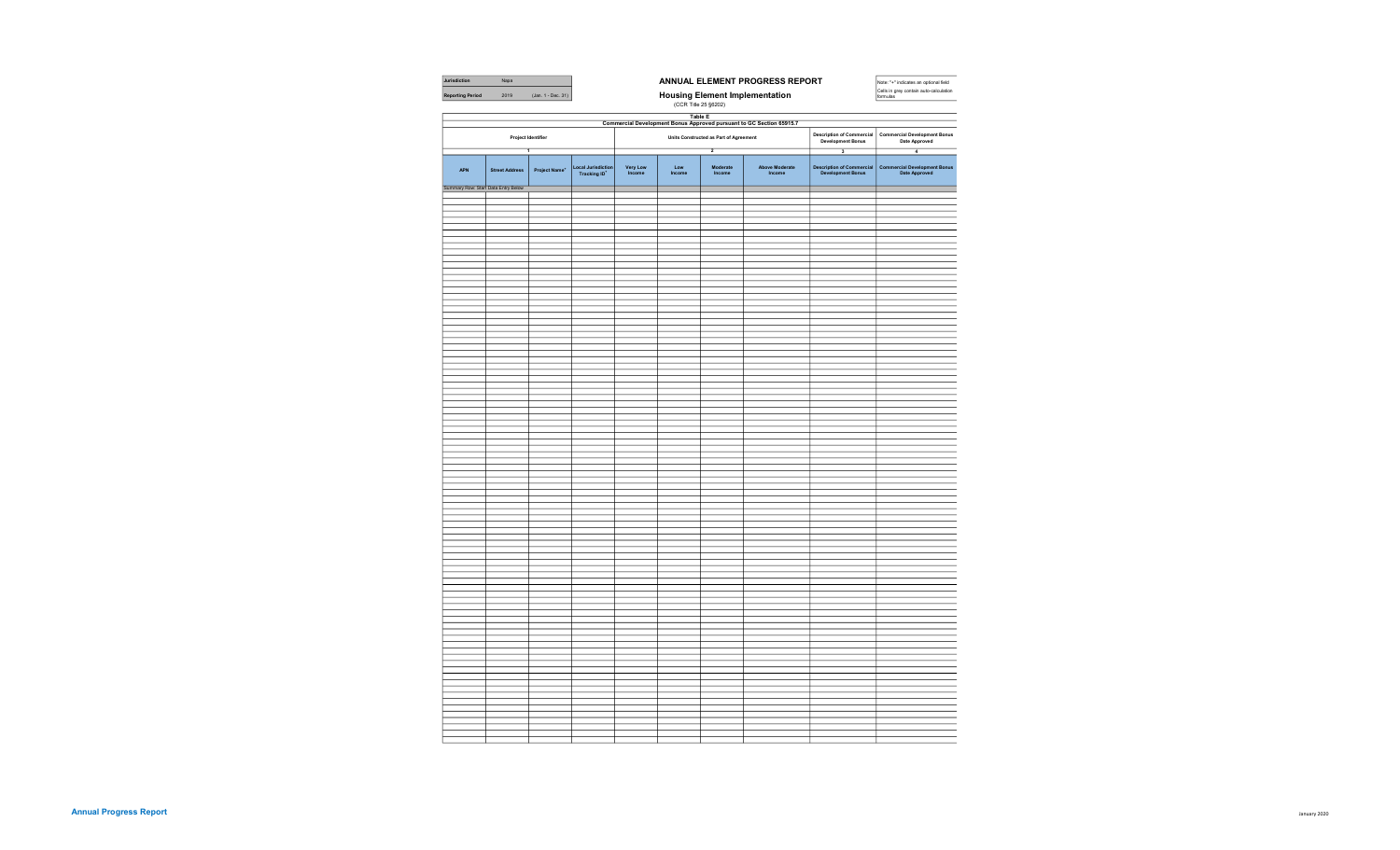| <b>Jurisdiction</b>     | Napa |                    |
|-------------------------|------|--------------------|
| <b>Reporting Period</b> | 2019 | (Jan. 1 - Dec. 31) |

### ANNUAL ELEMENT PROGRESS REPORT Note: "+" indicates an optional field

 $\frac{1}{2}$  Housing Element Implementation  $\frac{1}{2}$   $\frac{1}{2}$   $\frac{1}{2}$   $\frac{1}{2}$   $\frac{1}{2}$   $\frac{1}{2}$   $\frac{1}{2}$   $\frac{1}{2}$   $\frac{1}{2}$   $\frac{1}{2}$   $\frac{1}{2}$   $\frac{1}{2}$   $\frac{1}{2}$   $\frac{1}{2}$   $\frac{1}{2}$   $\frac{1}{2}$   $\frac{1}{2}$   $\frac{1}{2}$ 

(CCR Title 25 §6202)

| <b>Table F</b>                                                                                                               |                                                                                |                              |                         |                                                                                                                                                                                                                               |                                                                                             |                                  |                         |                                                                                                           |                                                                                                                                                                                                                                                                                                                                                                                                                                                                  |  |
|------------------------------------------------------------------------------------------------------------------------------|--------------------------------------------------------------------------------|------------------------------|-------------------------|-------------------------------------------------------------------------------------------------------------------------------------------------------------------------------------------------------------------------------|---------------------------------------------------------------------------------------------|----------------------------------|-------------------------|-----------------------------------------------------------------------------------------------------------|------------------------------------------------------------------------------------------------------------------------------------------------------------------------------------------------------------------------------------------------------------------------------------------------------------------------------------------------------------------------------------------------------------------------------------------------------------------|--|
| Units Rehabilitated, Preserved and Acquired for Alternative Adequate Sites pursuant to Government Code section 65583.1(c)(2) |                                                                                |                              |                         |                                                                                                                                                                                                                               |                                                                                             |                                  |                         |                                                                                                           |                                                                                                                                                                                                                                                                                                                                                                                                                                                                  |  |
|                                                                                                                              |                                                                                |                              |                         |                                                                                                                                                                                                                               | RHNA which meet the specific criteria as outlined in Government Code section 65583.1(c)(2). |                                  |                         |                                                                                                           | This table is optional. Jurisdictions may list (for informational purposes only) units that do not count toward RHNA, but were substantially rehabilitated, acquired or preserved. To enter units in this table as progress to<br>APR@hcd.ca.gov. HCD will provide a password to unlock the grey fields. Units may only be credited to the table below when a jurisdiction has included a program in its housing element to rehabilitate, preserve or acquire un |  |
| <b>Activity Type</b>                                                                                                         | Units that Do Not Count Towards RHNA<br>Listed for Informational Purposes Only |                              |                         | Units that Count Towards RHNA <sup>+</sup><br>Note - Because the statutory requirements severely limit what can be<br>counted, please contact HCD to receive the password that will enable you  <br>to populate these fields. |                                                                                             |                                  |                         | The description should adequately document how each<br>unit complies with subsection (c)(7) of Government |                                                                                                                                                                                                                                                                                                                                                                                                                                                                  |  |
|                                                                                                                              | <b>Extremely Low-</b><br>Income <sup>*</sup>                                   | Very Low-Income <sup>+</sup> | Low-Income <sup>+</sup> | <b>TOTAL UNITS*</b>                                                                                                                                                                                                           | <b>Extremely Low-</b><br>Income <sup>®</sup>                                                | Very Low-<br>Income <sup>-</sup> | Low-Income <sup>+</sup> | <b>TOTAL UNITS'</b>                                                                                       | Code Section 65583.1 <sup>+</sup>                                                                                                                                                                                                                                                                                                                                                                                                                                |  |
|                                                                                                                              |                                                                                |                              |                         |                                                                                                                                                                                                                               |                                                                                             |                                  |                         |                                                                                                           |                                                                                                                                                                                                                                                                                                                                                                                                                                                                  |  |
| <b>Rehabilitation Activity</b>                                                                                               |                                                                                |                              |                         |                                                                                                                                                                                                                               |                                                                                             |                                  |                         |                                                                                                           |                                                                                                                                                                                                                                                                                                                                                                                                                                                                  |  |
| lPreservation of Units At-Risk                                                                                               |                                                                                |                              |                         |                                                                                                                                                                                                                               |                                                                                             |                                  |                         |                                                                                                           |                                                                                                                                                                                                                                                                                                                                                                                                                                                                  |  |
| Acquisition of Units                                                                                                         |                                                                                |                              |                         |                                                                                                                                                                                                                               |                                                                                             |                                  |                         |                                                                                                           |                                                                                                                                                                                                                                                                                                                                                                                                                                                                  |  |
| Total Units by Income                                                                                                        |                                                                                |                              |                         |                                                                                                                                                                                                                               |                                                                                             |                                  |                         |                                                                                                           |                                                                                                                                                                                                                                                                                                                                                                                                                                                                  |  |